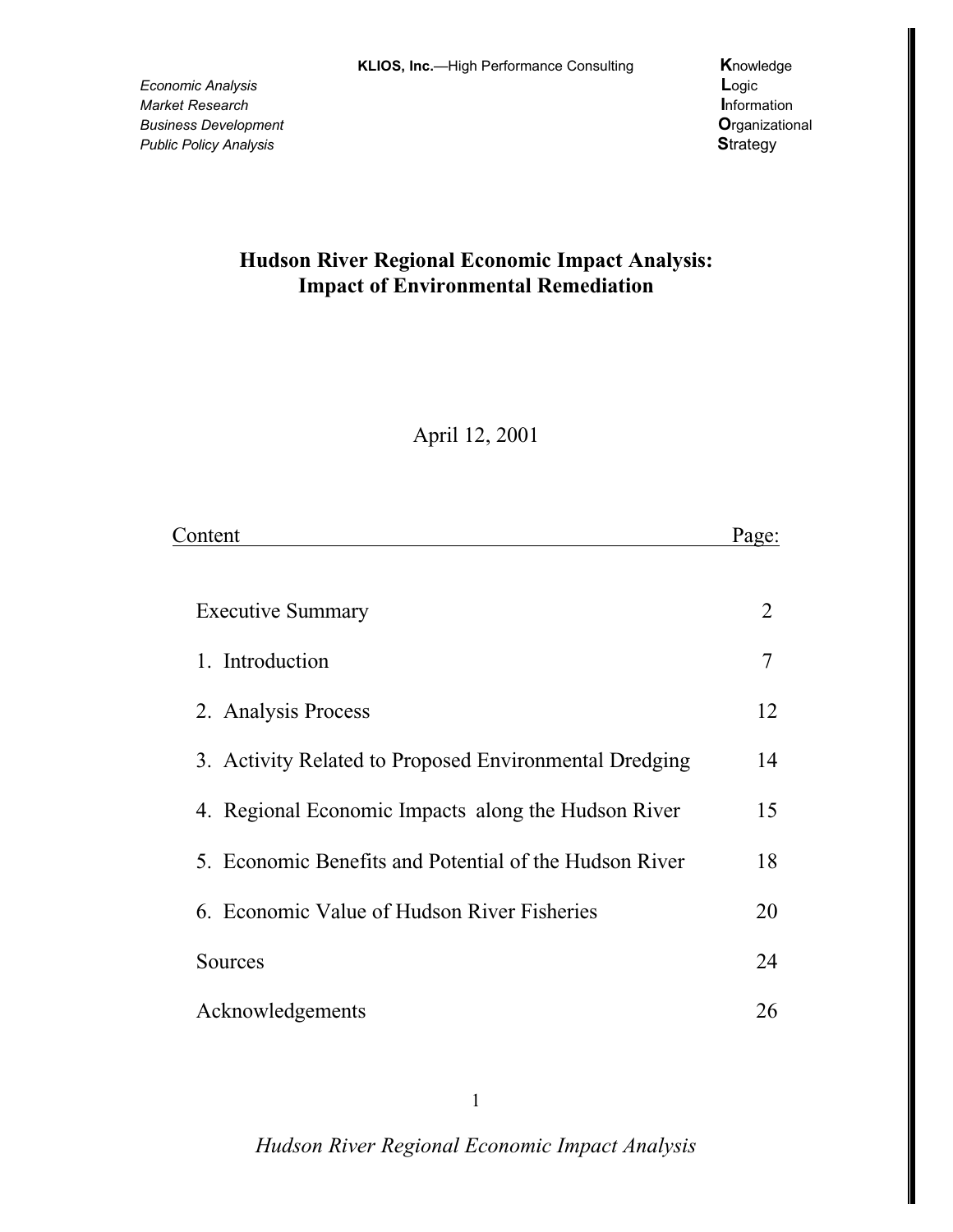### **Executive Summary: Hudson River Regional Economic Impact Study**

Introduction: During a 30-year period ending in 1977, General Electric Company (GE) discharged as much as 1.3 million pounds of polychlorinated biphenyls (PCBs) directly into the upper Hudson River from facilities at Hudson Falls and Fort Edward. PCBs were widely utilized as insulating material in electrical parts and equipment, particularly capacitors and transformers, until 1976, when Congress passed the Toxic Substance Control Act. By the time Congressional legislation was passed, extensive scientific research in numerous studies pointed to the severe environmental and health risks posed by exposure to PCBs.

In 1983, a 200-mile stretch of the Hudson River, from Hudson Falls to the Battery in New York City, was classified as a Superfund site. Many of GE's PCBs remain concentrated in hotspots in the sediments of the upper Hudson, but PCBs have polluted the entire stretch of River below Hudson Falls.

In December 2000, the Environmental Protection Agency (EPA) announced a proposed plan to clean up the Hudson River and protect public health after a ten-year, exhaustive scientific study of PCB contamination. The agency concluded that targeted environmental dredging of the most contaminated portions—about 12 percent of the 40-mile stretch of the upper Hudson from Fort Edward downstream to the Federal Dam at Troy—was the most feasible strategy to remove PCBs from the Hudson River. The dredging project would take an estimated five years to complete and is estimated to cost about \$460 million. Under the Superfund law, GE is responsible for the cleanup.

In March 2001, a coalition represented by Scenic Hudson and the Hudson River Sloop Clearwater (the Client), commissioned this study to evaluate how the proposed environmental dredging project would affect the economy of the upper Hudson River valley—i.e., Saratoga and Washington Counties—and to examine the economic benefits and potential associated with the Hudson River from the site of the proposed cleanup, downstream along its length.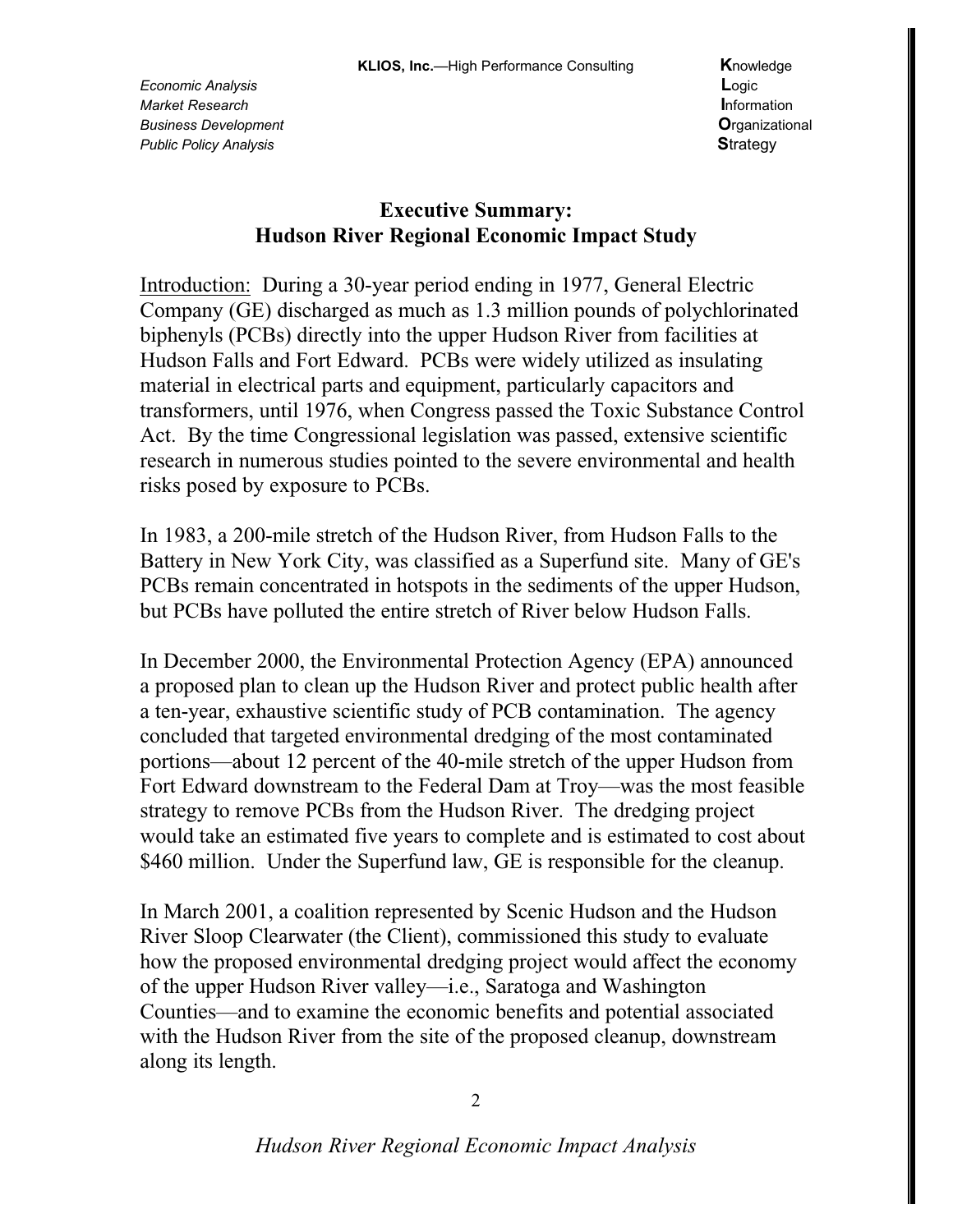Scope of work: To conduct this study, the consultant: 1) reviewed data on the proposed dredging project from EPA's Feasibility Study and Proposed Plan, 2) assessed regional economic impacts using an economic model calibrated for the region by Regional Economic Models, Inc. (REMI), 3) cataloged direct river-related activity and potential, using economic data collected under the ES202 program, and 4) examined recreational and commercial fisheries potential for the Hudson river, assuming successful remediation. The results fall into two categories:

*Near-term benefits:* The economic impact identified in Part 2, is directly linked to EPA's preferred remediation alternative. Those benefits occur during a time period leading up to, concurrent with and immediately following environmental dredging and disposal, and are the result of that capital investment project and related operations and maintenance expenditures. Impacts are reported for the combined region consisting of Saratoga and Washington Counties.

*Longer-term benefits:* The economic value and the economic potential attributed to the Hudson River and identified in Parts 3 and 4, is assessed for a wider region. Part 3 examines a twelve county region surrounding the Hudson River and running from the location of EPA's recommended cleanup action, for almost 200 miles, south as far as Westchester and Rockland Counties. The economic value is based on actual data reported for 1999. Economic potential assumes successful environmental remediation and removal of restrictions and bans on fishing (i.e., recreational and commercial), with associated restoration of river-related activity.

Benefits relation to expanded recreational fishing and restoration of commercial fisheries also fall into this category.

The study does not explore health-related economic impacts that accrue from environmental remediation.

3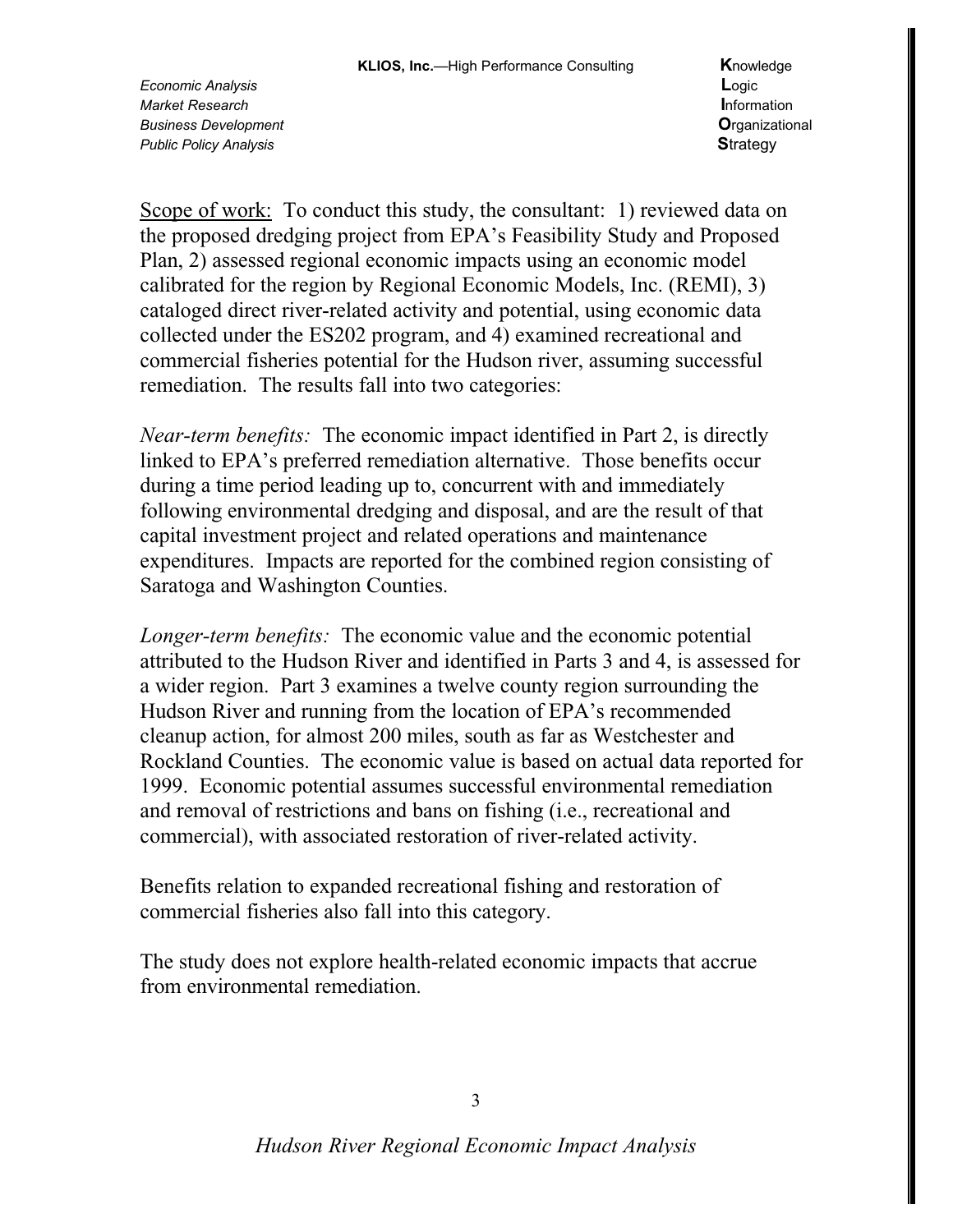#### Results:

1) Near-term benefits: Activity associated with the environmental dredging of PCBs (Saratoga and Washington Counties): Construction costs associated with EPA's preferred alternative cleanup method have a net present value of \$460 million, of which nearly half is spent in the region. Of the amount spent locally—\$225 million—40 percent represents direct spending on labor. Over the life of the project—i.e., construction, operation and monitoring—nearly 3,543 jobs are added to the local economy. The remainder spent locally represents an increase in the purchase of goods and services.

The direct economic activity—i.e., employment and spending—associated with cleanup activity along the upper Hudson, ripples through the economy and gives rise to additional effects. Spending associated with the cleanup leads to indirect impacts on jobs and business orders for related product and service providers (and, in turn, for their providers). The income associated with cleanup-related employment is likewise re-spent on consumer purchases; these represent induced impacts on the economy. Finally, additional dynamic effects occur, such as changes to wage rates, as a result of demand changes. These indirect or multiplier effects add an additional 1,028 jobs to the local economy and \$53 million of wages.

The overall impact of the proposed cleanup project on the regional economy can be summarized as follows:

|                               | Direct Impact              | Indirect <sup>1</sup> Impact | Total Impact <sup>2</sup> |
|-------------------------------|----------------------------|------------------------------|---------------------------|
| New Jobs                      | 3.543                      | 1.028                        | 4.571                     |
|                               | New Payroll \$88.5 million | \$52.5 million               | \$141 million             |
| <b>Gross Regional Product</b> |                            |                              | \$800 million             |

Positive increases accrue to residential capital stock (i.e., housing), and exports (i.e., goods produced locally, shipped elsewhere for consumption)

<sup>&</sup>lt;sup>1</sup> Indirect *plus* induced effects  $\frac{2}{7}$  Payroll is a subset of Gross Regional Product and is not additive.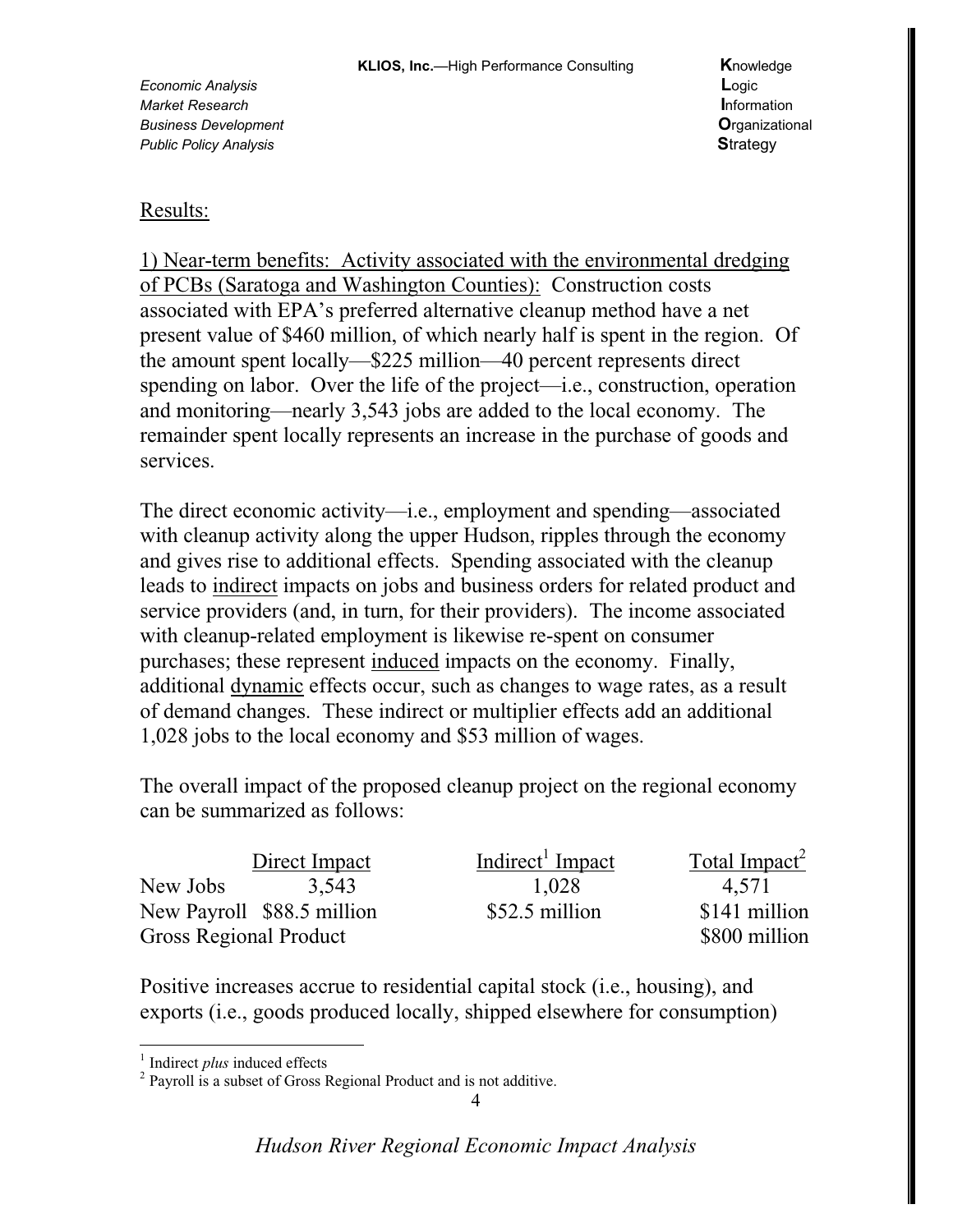decline for the length of the project, thereby moderating commodity price increases that might otherwise occur.

2) Longer-term benefits: Economic potential of the Hudson River: In 1999, an estimated 7,400 jobs were tied directly to the Hudson River, in the twelve counties identified (Albany, Columbia, Dutchess, Greene, Orange, Putnam, Rensselaer, Rockland, Saratoga, Ulster, Washington and Westchester). The associated wage bill was \$288 million. Those figures are *considerably lower* than the actual economic benefit, as they include only sectors predominantly tied directly to water-related activity (and related indirect employment), without considering sectors that contain both water-related and unassociated jobs. Furthermore, none of the economic activity associated with the Hudson River in New York or Bronx Counties is included in the total, as estuarine activity could not be separated to that level of detail (i.e., Hudson River or other coastal) for those counties. If missing data were included, then economic benefits tied to the Hudson River would be larger.

The Hudson River valley (i.e., twelve-county region) accounts for nearly 15 percent of all state population and total employment. By comparison, riverrelated employment in the region, including water transportation, waterfront engineering and recreation, constitutes less than 10 percent of the state total. Eliminating PCBs from the Hudson River would lower waterfront remediation costs and lead to a reduction in the costs associated with waterfront redevelopment and restoration. Reducing those costs could lead to a resumption of water-related activity along the Hudson River. If that were to occur in proportion to the remainder of the state, it could lead to gains in the twelve-county region, over time, of:

- 3,700 to 8,900 new jobs;
- \$144 million to \$346 million new wages.

Activity would be expected to arise from water transportation (e.g., Champlain Canal, Hudson River traffic) and waterfront development, as reflected in Local Waterfront Revitalization Plans and the National Heritage Area Management Plan.

5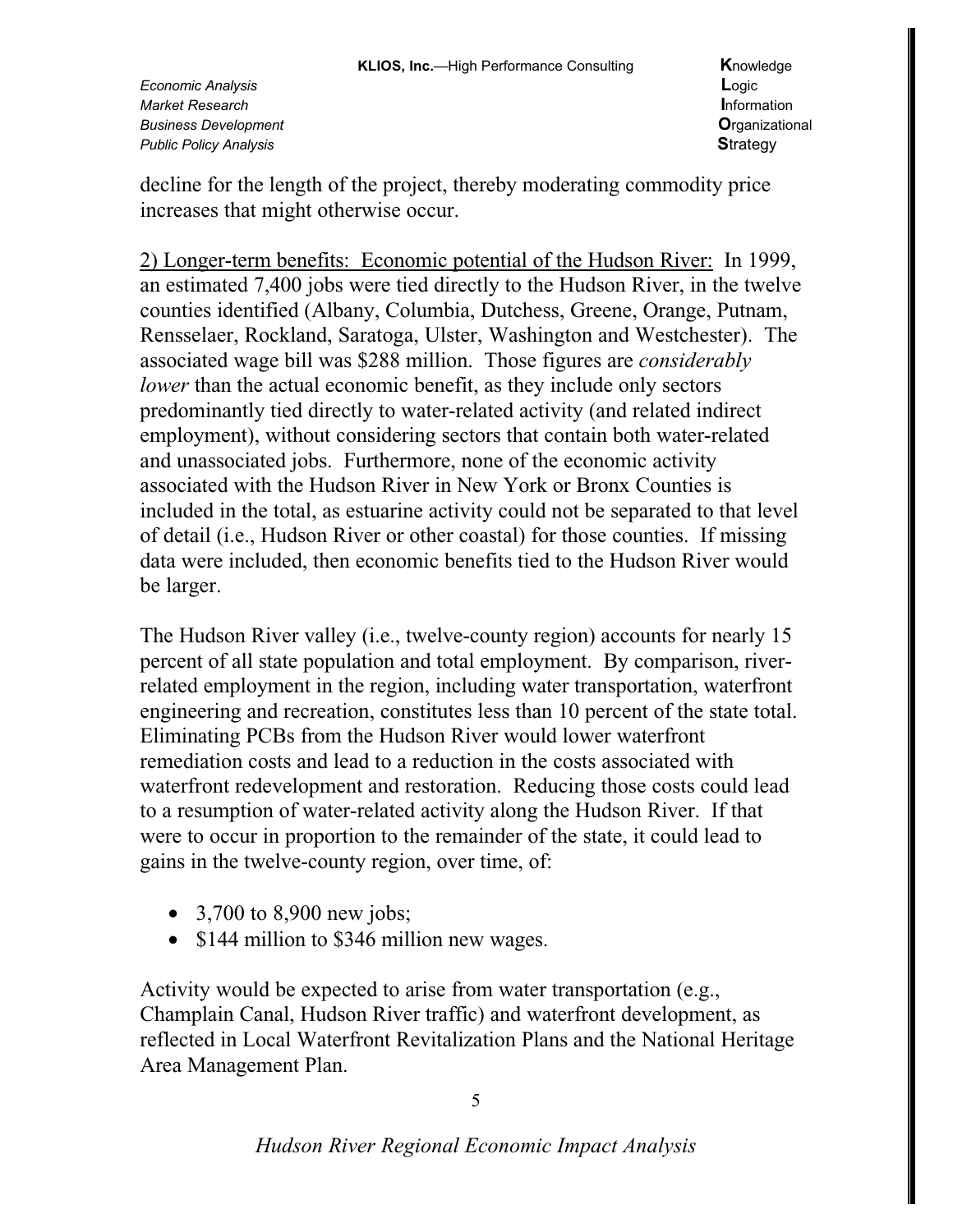Conversely, while existing restoration costs remain elevated due to continued downstream dispersal of PCBs from the upper Hudson, waterfront restoration and renewal is not as likely or, where it occurs, will proceed more slowly. That exacerbates urban decay problems for riverfront communities, including continued erosion of the tax base and continued fiscal strains.

3) Economic value of Hudson River Commercial Fisheries: The Hudson River is home to many species of fish that are attractive for both recreational and commercial fishing, including striped bass, American eel, shad, herring, carp and sturgeon. At present, no commercial fishing takes place on the Hudson River, due to health advisories associated with the presence of PCBs. Recreational fishing on the Hudson is severely restricted, for similar reasons. It is fair to assume that the region surrounding the Hudson River does not obtain the full economic benefit that would accrue if restrictions on commercial and recreational fishing were eased or removed. When it was closed in 1976, the commercial striped bass fishery industry on the Hudson River was valued at \$40 million annually. Annual income from sportfishing on the lower Hudson during the mid-60s—i.e., before health-related restrictions were established—was estimated at \$20 million (Carlson, McCann, 1969).

The economic benefits accruing from recreational fishing activity are not limited to individuals fishing from privately owned boats, but also include charter and party boat activity and land-based activity. In other areas where economic analysis and surveys have been conducted, direct and indirect benefits accruing from recreational fishing total in the tens of millions of dollars.

A simple estimate of the Hudson's capacity to support commercial striped bass fishing indicates the following potential impacts:

- 274 to 300 direct jobs;
- \$8 to \$9 million direct wages.

6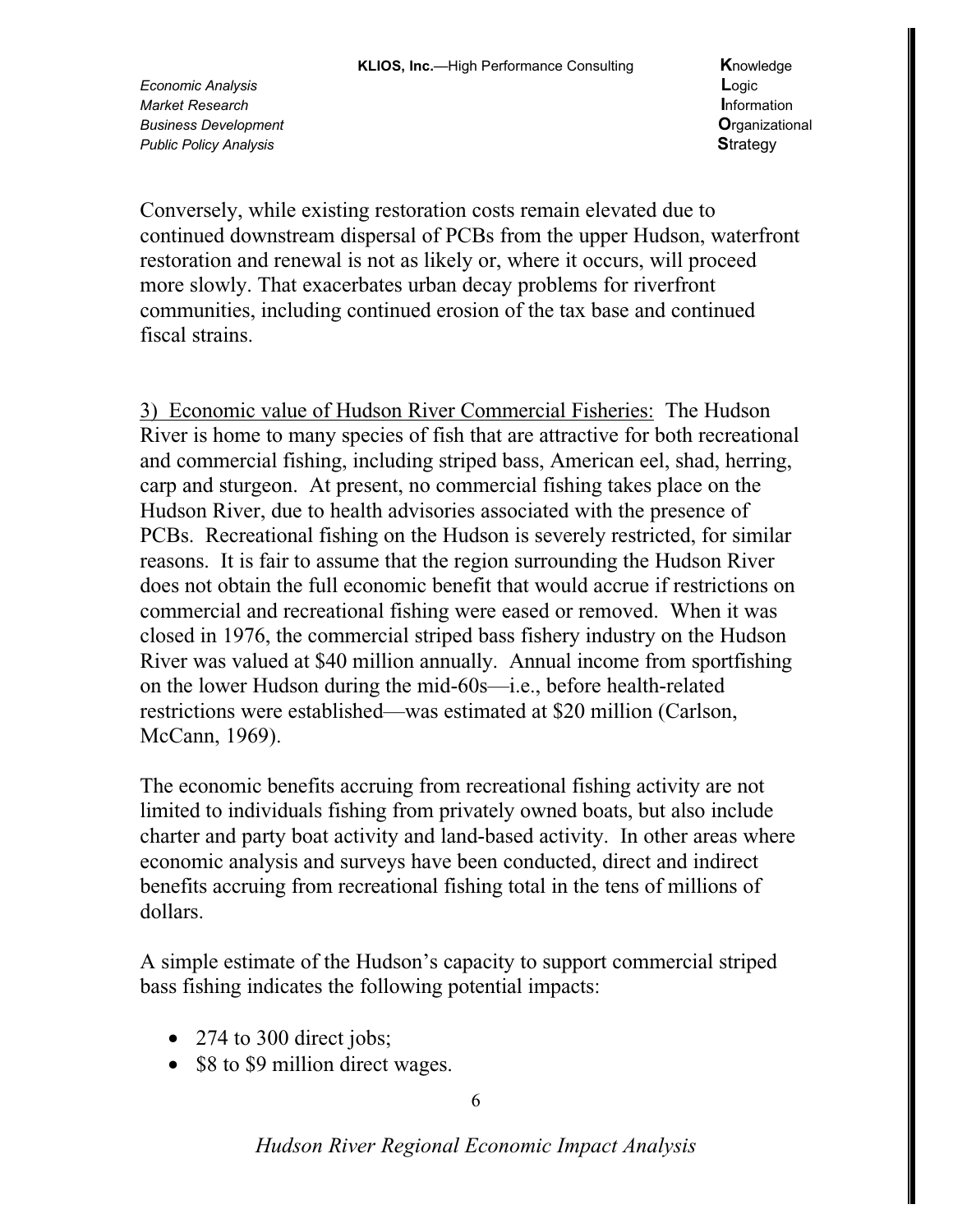Hudson River Regional Economic Impact Study

### 1. Introduction

1.1. Overview: The Hudson River, PCB pollution and recommended cleanup: For a thirty year period, from the Second World War until the mid nineteen seventies, General Electric Company (GE) used polychlorinated biphenyls (PCBs) at its electrical parts manufacturing plants along the upper Hudson River. In 1947, GE began using PCBs in the manufacture of electrical capacitors at its Fort Edward plant on the eastern shore of the Hudson River. In 1952, GE began using PCBs in the manufacture of electrical capacitors at its nearby Hudson Falls plant.

PCBs are a synthetic organic compound first manufactured for industrial applications by Monsanto Corporation, in 1929. PCBs were widely utilized as insulating material in electrical parts and equipment, particularly capacitors and transformers, until 1976, when Congress passed the Toxic Substance Control Act. That Act banned the manufacture of PCBs and prohibited all uses except in totally enclosed systems. By the time Congressional legislation was passed, extensive scientific research in numerous studies pointed to the severe environmental and health risks posed by exposure to PCBs. People who eat PCB-contaminated fish face an increased risk of cancer and other serious medical conditions, including developmental, immune system, thyroid and reproductive problems. The compound poses a special risk to the health of children.

In 1983, the Environmental Protection Agency (EPA) released an updated Superfund National Priority List that included the Hudson River. During a 30-year period ending in 1977, GE discharged as much as 1.3 million pounds of PCBs directly into the river from facilities at Hudson Falls and Fort Edward. Many of GE's PCBs remain concentrated in hotspots in the sediments of the upper Hudson, but PCBs have polluted the entire stretch of River below Hudson Falls. In 1983, a 200-mile stretch of the Hudson River, from Hudson Falls to the Battery in New York City, was classified as a Superfund site. In July 1999, EPA released the Human Health Risk Assessment for the Upper Hudson River, which concluded that the cancer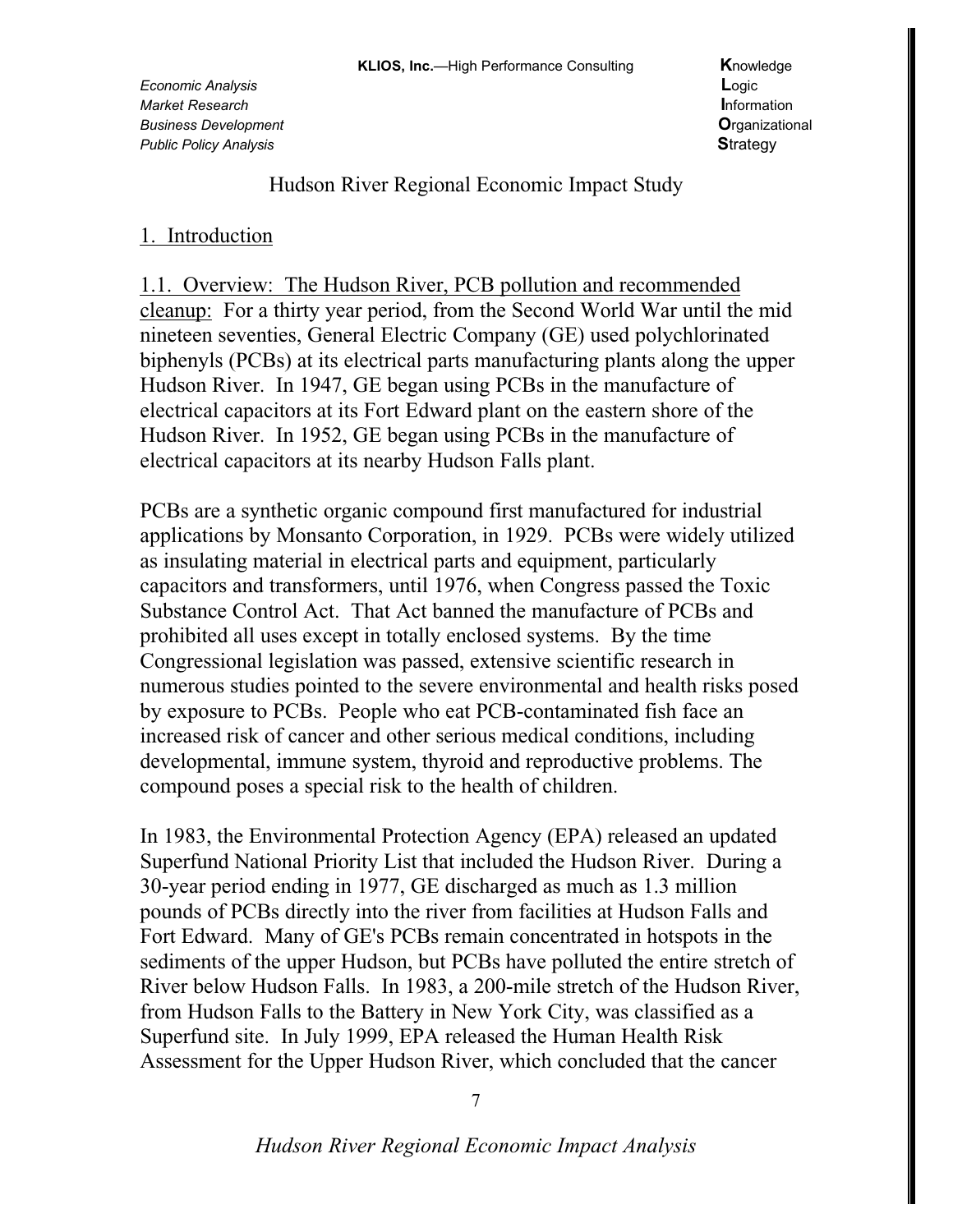risks to humans who eat contaminated fish caught in the Upper Hudson River is 1,000 times greater than what EPA considers acceptable. Noncancer risks were found to be 100 times higher than EPA's level of concern.

In December 2000, EPA announced a proposed plan to clean up the Hudson River and protect public health after a ten-year, exhaustive scientific study of PCB contamination. That proposal supersedes EPA's 1984 interim no action decision for the PCB-contaminated sediments; EPA has been conducting a Reassessment since 1990.

The scientific reassessment found that without extensive cleanup, concentrations of PCBs would not decline to acceptable health and safety levels. The reassessment further determined that the natural breakdown of PCBs cannot be relied on to significantly reduce risks to human health. PCBs that are buried in the river's sediments do not remain in place, but continue to move downstream. Hudson River fish still accumulate PCBs far in excess of safe levels.

EPA evaluated several alternative strategies to remove PCBs from the Hudson River. The agency concluded that targeted environmental dredging of the most contaminated portions—about 12 percent of the 40-mile stretch of the upper Hudson from Fort Edward downstream to the Federal Dam at Troy—was most feasible, based on a multi-factor evaluation. The dredging project would take an estimated five years to complete and is estimated to cost about \$460 million. Under the Superfund law, GE is responsible for the cleanup.

The primary objective of the action is to remove PCB-contaminated sediments at identified "hot spots" on the upper Hudson River, in order to reduce PCB concentrations in fish and minimize potential future human health and ecological risks—including cancer risks and non-cancer health hazards—and to minimize the long-term downstream transport of PCBs in the river. Sediments with the potential to contribute to PCB concentration in fish, now and in the future, are considered principal threats.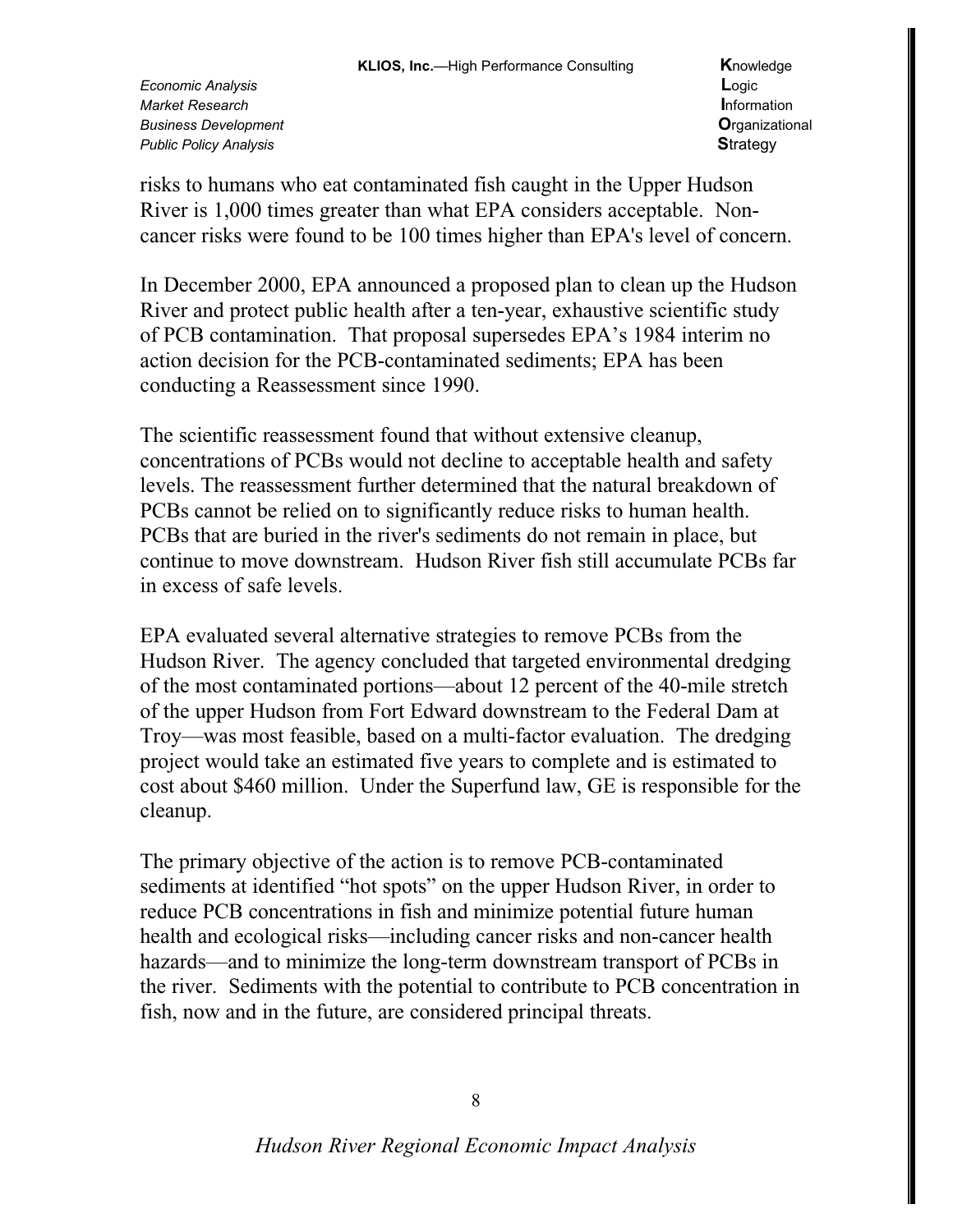The proposed cleanup would remove over 100,000 pounds of PCBs that otherwise pose significant threat to people, fish and wildlife across the food chain. It would reduce risks to health and fish by five times immediately following the cleanup. According to EPA, New York State will be able to relax fish consumption advisories within two years after cleanup is completed. Based on 1998 data from a monitoring station at Schuylerville, as reported by GE, 471 pounds of PCBs continue to flow annually over the Federal Dam at Troy, from the upper to the lower Hudson River.

The cleanup plan calls for removal of more than 2.6 million cubic yards of contaminated sediment, backfilling with clean material, disposal and ongoing monitoring. After treatment, the dredged material would be transported away from river communities by rail for disposal.

The plan recognizes the need for stepped-up containment of PCBs still entering the river through fractures in the bedrock beneath the GE Hudson Falls plant. EPA believes that a source control system will be in place by January 1, 2005, under the terms of a Non-Time Critical Removal Action (NTRCA). The economic impact of the NTCRA was not evaluated in the scope of this study.

1.2. Scope of the economic impact study: A coalition represented by Scenic Hudson and the Hudson River Sloop Clearwater, commissioned this study to evaluate how the proposed environmental dredging project would affect the economy of the upper Hudson River valley—i.e., Saratoga and Washington Counties—and to examine the economic potential associated with a restored Hudson River along its length.

Accordingly, this report describes the economic impact associated with EPA's preferred alternative cleanup actions on Saratoga and Washington Counties, in the upper Hudson River valley. It documents the impact on regional jobs and sales created directly by the cleanup action; indirectly, as a result of the purchase of goods and services related to the cleanup action; and through induced effects related to purchases and employment linked to increased consumer demand (which results from changes to direct and indirect employment and associated wages).

9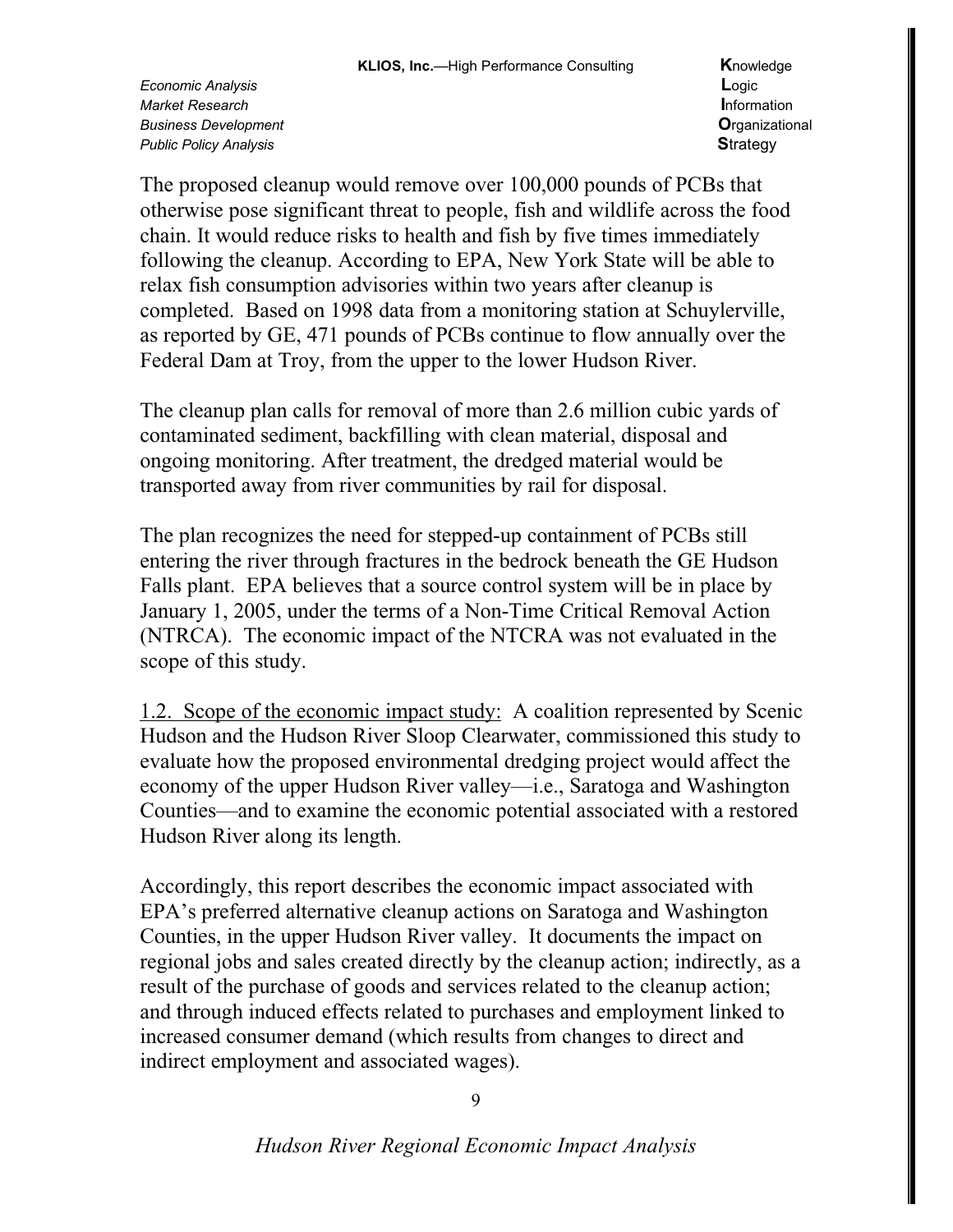The analysis of these effects is based on estimates derived from a regional economic model designed specifically for the region by Regional Economic Models, Inc. (REMI). Based on more than two decades of research, the REMI model incorporates a systematic series of structural equations that capture the interrelationships among major components of the economy including output, supply and demand for labor and capital, market prices and shares, wages and population.

The study then goes on to address longer-term economic potential along and relating to the Hudson River—from the cleanup/pollution source, between Hudson Falls and Fort Edward, through its tidal length of almost two hundred miles, to just north of its confluence with the East River and point of discharge into upper New York Bay. The study makes use of wage and employment data from the ES-202 program, a cooperative endeavor of the Bureau of Labor Statistics and the New York State Department of Labor.

Using data from the last available year, 1999, the study identifies and aggregates direct employment and wages tied to the presence of the Hudson River. Next, the proportion of water-related employment and wages for the Hudson River valley as a share of total regional employment is calculated, compared to the corresponding ratio for the remainder of the state and adjusted to equal the rest-of-state ratio. Finally, economic multipliers are used to estimate a range of total—i.e., direct and indirect—wages and employment tied to river-related activity.

Lastly, this report identifies several other studies of the economic impact of commercial and recreational fisheries—along the Hudson and elsewhere and extrapolates benefits along the Hudson River if restrictions were lifted.

1.3. Study area: The study area consists of counties on either side of the Hudson River. Two counties, Saratoga and Washington, were singled out to examine the direct and indirect economic impacts associated with EPA's recommended environmental dredging project. The polluted "hot spots" directly affected by the cleanup are on the Hudson River along the border between those counties.

10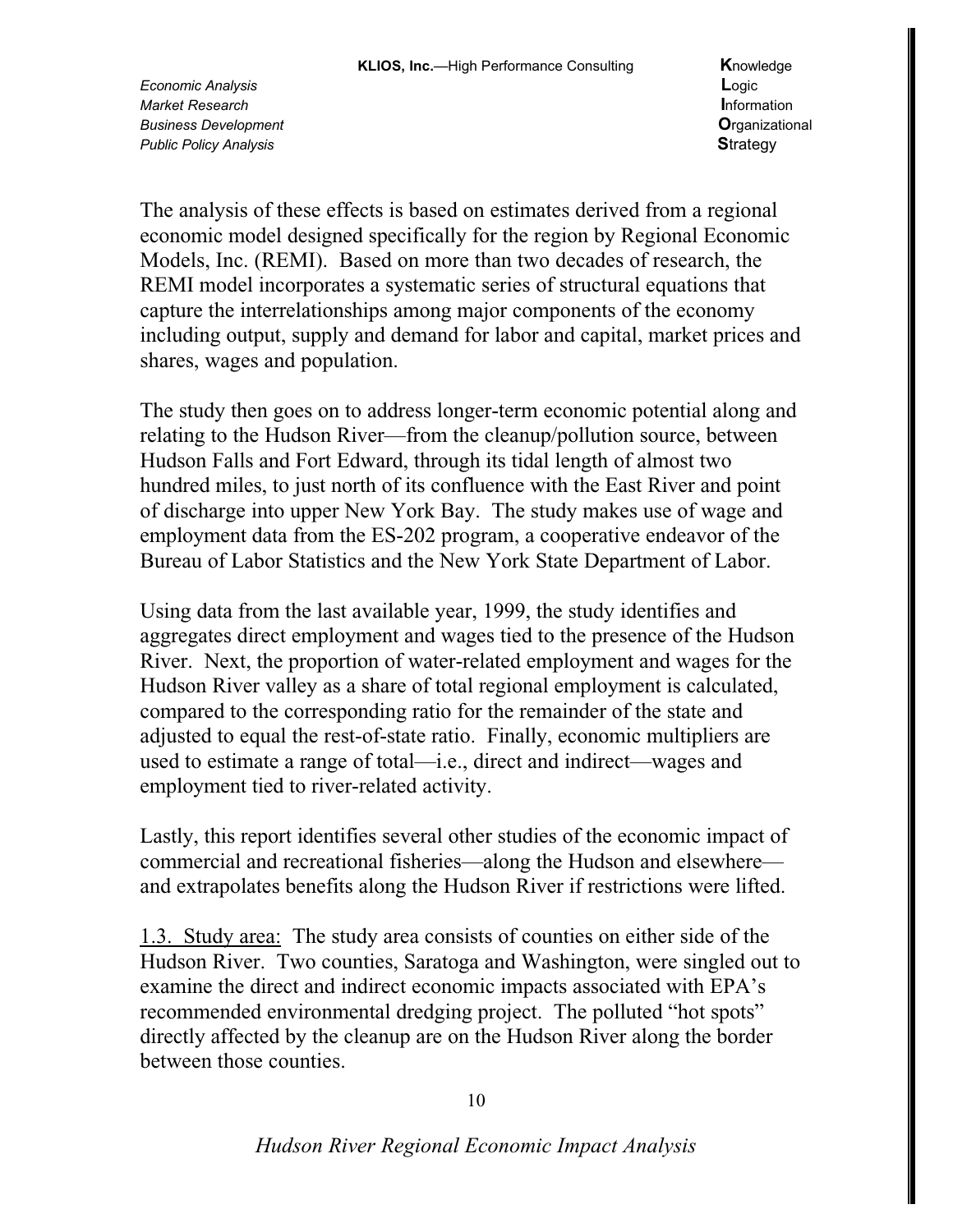Twelve counties were included for the purpose of assessing direct economic benefits and longer-term economic potential related to the Hudson River. The are: Albany, Columbia, Dutchess, Greene, Orange, Putnam, Rensselaer, Rockland, Saratoga, Ulster, Washington and Westchester. Those are the counties that border the Hudson River from the source of the pollution and area of proposed cleanup, almost to the river's discharge into upper New York Bay. Bronx and New York Counties are not included in this study because of difficulty separating out Hudson River-related economic activity from other coastal activity (i.e., Bronx and New York Counties are also bounded by Long Island Sound and the East River, respectively.)

The twelve-county region accounted for 14.5 percent of total state employment in 1999. Saratoga and Washington counties, combined, account for less than 1 percent of total state employment. See Table 1 (below) for details:

| 1999 Establishment<br><b>Employment</b> | <b>New York</b><br><b>State</b> | <b>Hudson</b><br><b>River Valley</b><br>$(12$ -county) <sup>3</sup> | Share of<br><b>State</b> | Saratoga &<br><b>New York Washington</b><br><b>Counties</b> | <b>Share of</b><br><b>New York</b><br><b>State</b> |
|-----------------------------------------|---------------------------------|---------------------------------------------------------------------|--------------------------|-------------------------------------------------------------|----------------------------------------------------|
| <b>Total Employment</b>                 | 8,292,305                       | 1,198,279                                                           | 14.5%                    | 78,045                                                      | 0.9%                                               |
| Agriculture & Mining                    | 68,487                          | 15,056                                                              | 22.0%                    | 1,249                                                       | 1.8%                                               |
| Construction                            | 309,443                         | 53,517                                                              | 17.3%                    | 3,617                                                       | 1.2%                                               |
| Manufacturing                           | 890,692                         | 116,001                                                             | 13.0%                    | 10,977                                                      | 1.2%                                               |
| Trans., Comm., Publ. Util.              | 552,324                         | 70,283                                                              | 12.7%                    | 2,041                                                       | 0.4%                                               |
| <b>Wholesale Trade</b>                  | 444,156                         | 57,885                                                              | 13.0%                    | 3,858                                                       | 0.9%                                               |
| <b>Retail Trade</b>                     | 1,261,996                       | 205,183                                                             | 16.3%                    | 16,206                                                      | 1.3%                                               |
| Finance, Insurance, R.E.                | 764,838                         | 70,271                                                              | 9.2%                     | 4,219                                                       | 0.6%                                               |
| <b>Services</b>                         | 3,491,490                       | 497,698                                                             | 14.3%                    | 29,578                                                      | 0.8%                                               |
| Government                              | 508,112                         | 112,391                                                             | 22.1%                    | 6,299                                                       | 1.2%                                               |

Table 1

<sup>&</sup>lt;sup>3, 2</sup> Albany, Columbia, Dutchess, Greene, Orange, Putnam, Rensselaer, Rockland, Saratoga, Ulster, Washington and Westchester Counties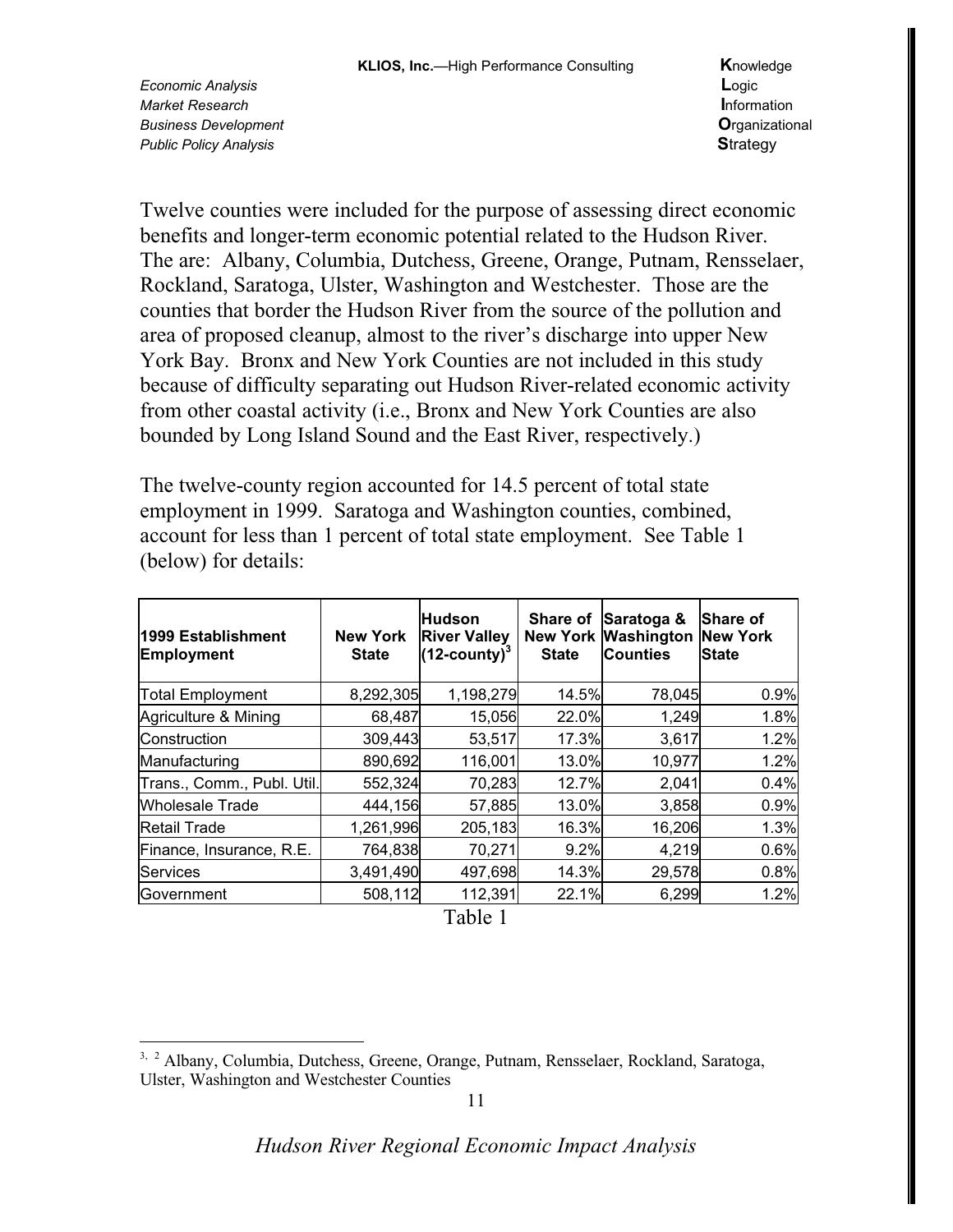Economic Analysis Market Research **Business Development Public Policy Analysis** 

Knowledge Logic Information **O**rganizational **Strategy** 

The twelve-county region also accounted for 12 percent of total state wages in 1999. Saratoga and Washington counties, combined, account for less than 1 percent of total state wages. See Table 2 (below) for details:

| 1999 Establishment<br><b>Wages</b> | <b>New York State</b><br>(\$000) | <b>Hudson River</b><br>Valley (12-<br>county) <sup>4</sup> (\$000) York State | <b>Share of New Washington</b> | Saratoga &<br>Counties (\$000) | Share of<br><b>New York</b><br><b>State</b> |
|------------------------------------|----------------------------------|-------------------------------------------------------------------------------|--------------------------------|--------------------------------|---------------------------------------------|
| <b>Total Employment</b>            | 349,761,000                      | 42,503,754                                                                    | 12.2%                          | 2,176,830                      | 0.6%                                        |
| Agriculture & Mining               | 1,740,697                        | 370,632,824                                                                   | 21.3%                          | 26,232                         | 1.5%                                        |
| Construction                       | 12,761,688                       | 2,105,387                                                                     | 16.5%                          | 117,358                        | 0.9%                                        |
| Manufacturing                      | 42,655,152                       | 6,551,760                                                                     | 15.4%                          | 452,525                        | 1.1%                                        |
| Trans., Comm., Publ. Util.         | 25,556,213                       | 3,053,834                                                                     | 11.9%                          | 75,200                         | 0.3%                                        |
| Wholesale Trade                    | 22,527,238                       | 2,678,481                                                                     | 11.9%                          | 130,039                        | 0.6%                                        |
| Retail Trade                       | 24,615,230                       | 3,883,605                                                                     | 15.8%                          | 255,513                        | 1.0%                                        |
| Finance, Insurance, R.E.           | 71,612,591                       | 3,311,816                                                                     | 4.6%                           | 131,351                        | 0.2%                                        |
| Services                           | 127,643,000                      | 16,219,806                                                                    | 12.7%                          | 787,978                        | 0.6%                                        |
| Government                         | 20,631,740                       | 4,328,433                                                                     | 21.0%                          | 200,633                        | 1.0%                                        |

Table 2

### 2. Analysis Process

2.1. Overview of the economic modeling process: The economic impact of EPA's proposed environmental dredging project on Saratoga and Washington Counties is defined as the difference between forecasts of local economic activity with and without the recommended intervention. Details relating to the preferred cleanup alternative are thoroughly documented in Book 6/Appendix I of the Feasibility Study released by EPA in December 2000. Data from that report was used as input to the REMI regional economic model used for this study.

Using the REMI model to estimate economic impact consists of multiple steps. The first step is the computation of a baseline forecast of the regional economy, utilizing historic data and assumptions about the US economy. Next, a policy forecast was generated that included assumptions relating to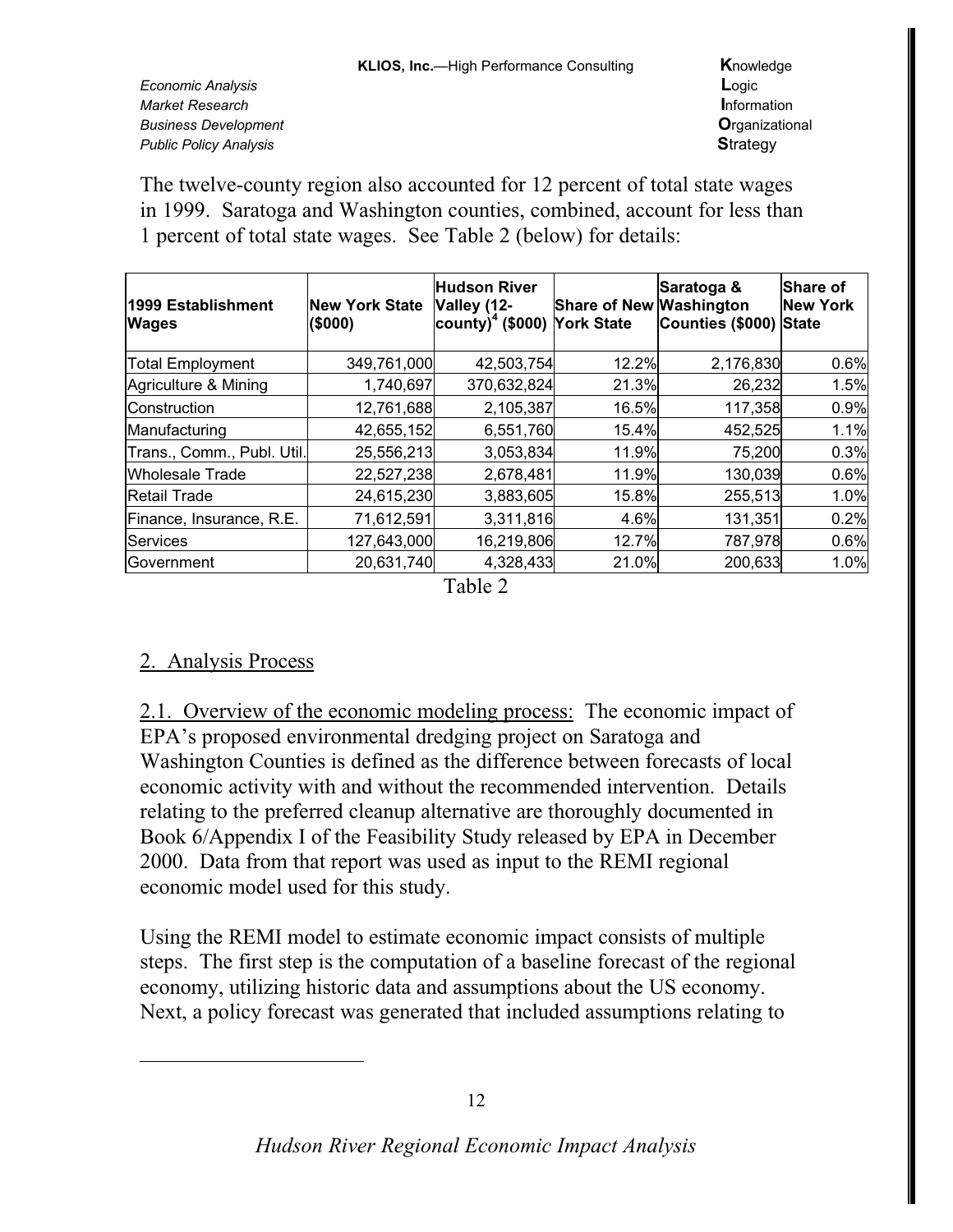EPA's recommended course of action. The policy forecast was also adjusted to reflect historic employment data that not previously included in the baseline. Finally, the baseline forecast was compared with the policy forecast. The difference between the two forecasts represents economic activity related to the intervention.

Based on more than two decades of research, the REMI model incorporates a systematic series of structural equations that capture the interrelationships among major components of the economy including output, supply and demand for labor and capital, market prices and shares, wages and population, as illustrated in the following simplified schematic diagram:



Since inputs for and impacts from the cleanup project are spread over time, present values were calculated for the data.

2.2. Economic potential of the Hudson River: The wide area analysis measuring the economic potential of the Hudson River is modeled on research conducted for other bodies of water. An effort was made to quantify economic activity that occurs in the region as a direct result of the presence of the Hudson River. Employment and wage data for 1999 was obtained from the ES202 program, jointly administered by the Bureau of Labor Statistics and the New York Department of Labor. Those sectors (2-, 3- and 4-digit Standard Industrial Classifications—i.e., SICs) that could be linked directly to water-related activity were identified, and employment and total wages were summed for the region as well as for the rest of New York.

Data was collected for the twelve counties adjacent to the Hudson River, from the site of the proposed cleanup, to (but not including) New York City.

13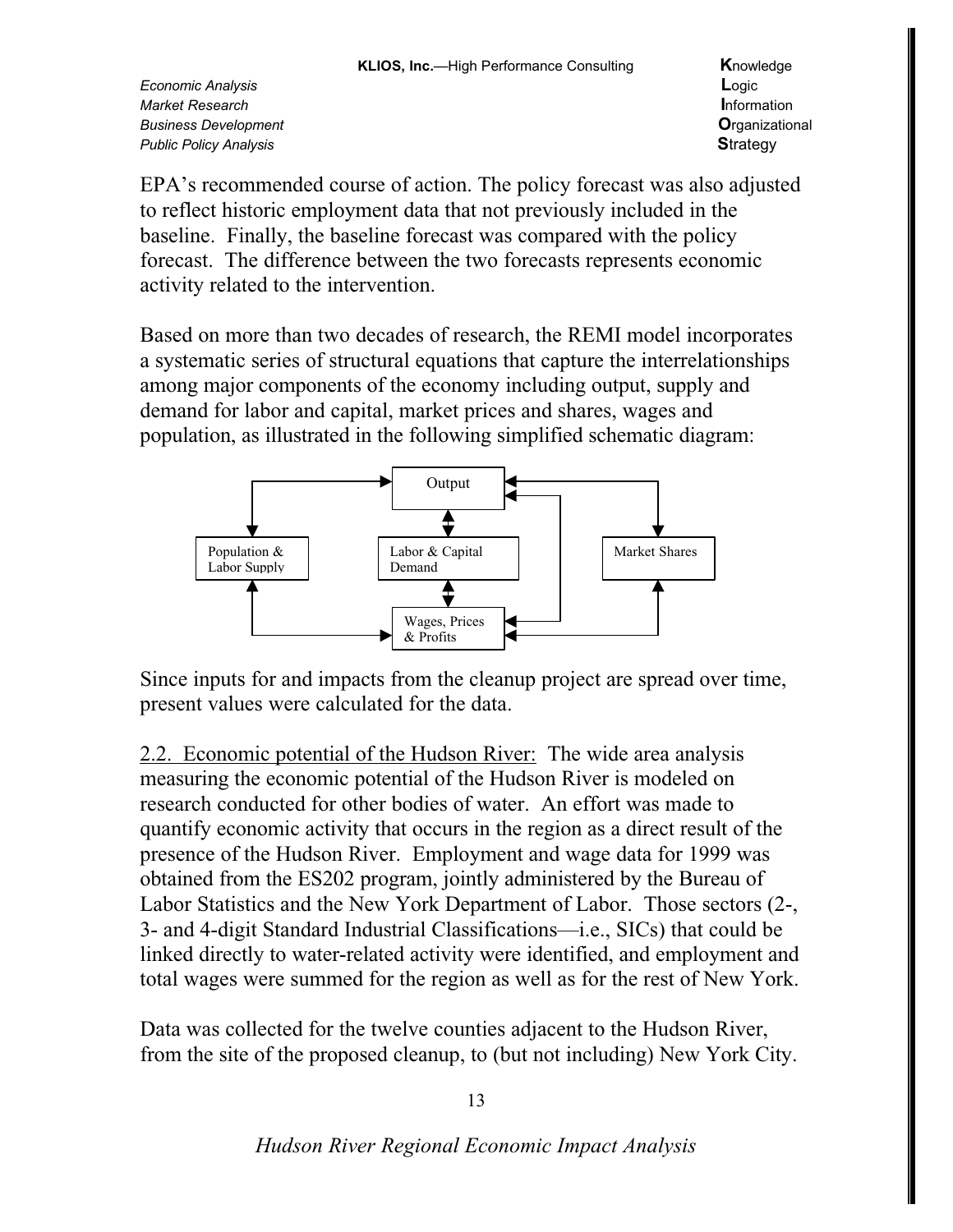This was defined as the region of direct economic activity relating to the Hudson River. The counties included are: Albany, Columbia, Dutchess, Greene, Orange, Putnam, Rensselaer, Rockland, Saratoga, Ulster, Washington and Westchester. Bronx and New York Counties are not included because it was not easily possible to separate establishments in those counties with activity along the Hudson River, from establishments with activity along the East River or Long Island Sound.

Next, the proportion of water-related employment and wages for the Hudson River valley as a share of total regional employment was calculated and compared to the corresponding ratio for the remainder of the state. That share was adjusted to equal the rest-of-state ratio, and economic multipliers were used to estimate a range of total—i.e., direct and indirect—wages and employment tied to river-related activity.

## 3. Activity Related to Proposed Environmental Dredging

3.1. EPA's recommended action: In December 2000, EPA released its Feasibility Study and Proposed Plan relating to remedial alternatives considered for the Hudson River PCBs Superfund Site. The agency identified its preferred remedy for the site based on analysis of nine evaluation criteria for Superfund remedial alternatives. The preferred remedy is identified in the documents as "Alternative 4: REM-3/10/Select."

The preferred remedy consists of removal via targeted environmental dredging of 2.65 million cubic yards of contaminated sediment, which is estimated to contain over 100,000 pounds of PCBs. EPA and NYDEC have identified forty contaminated "hot spots" along a 30-mile reach of the upper Hudson, stretching from river mile 163, above the Federal Dam, at Troy, to river mile 193, near the former site of the Fort Edward Dam. The total area of sediments targeted for removal is about 493 acres.

Environmental dredging techniques minimize adverse environmental impacts, including the resuspension of sediments during dredging. The economic activity documented in this report is based on the proposed use of

14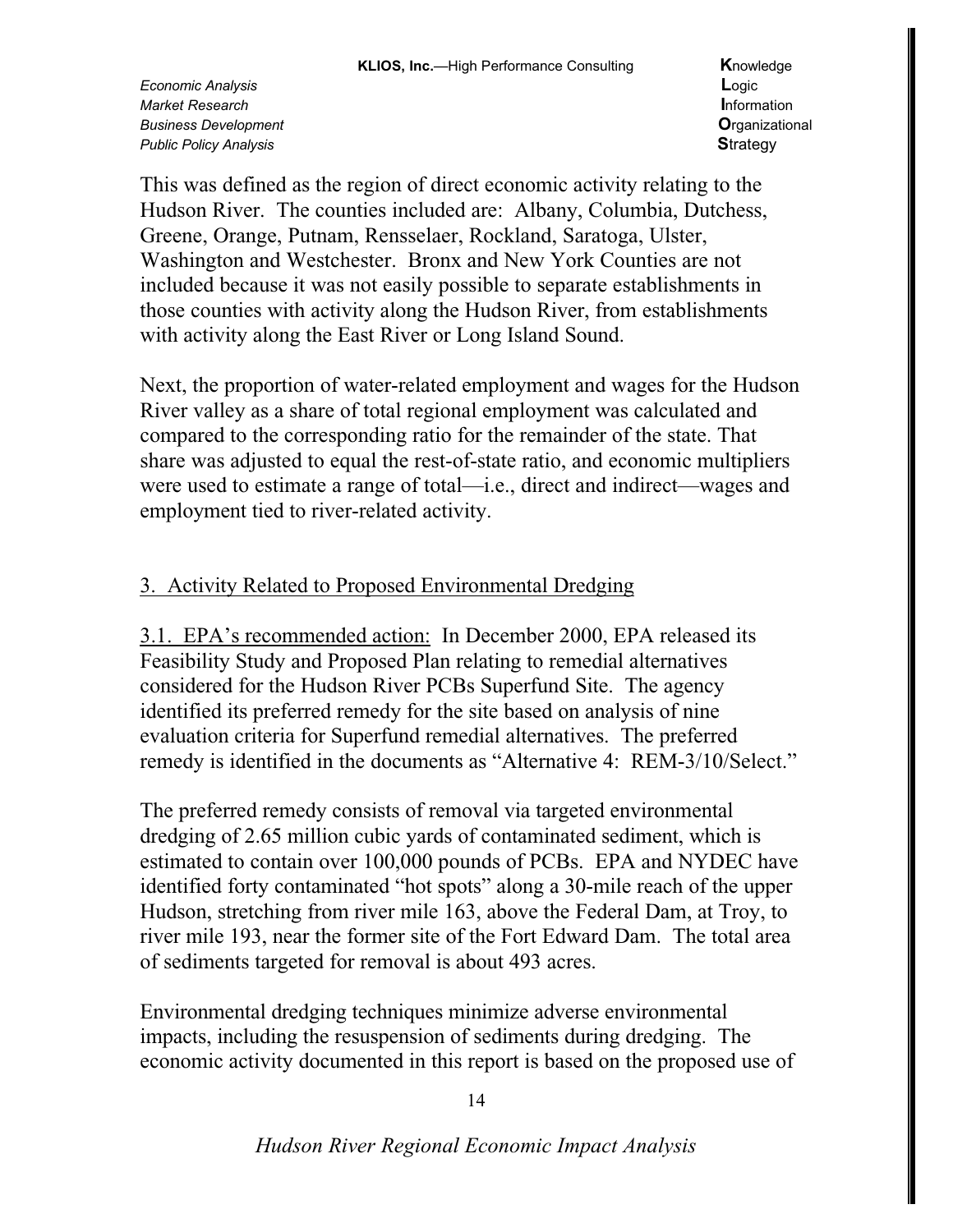mechanical dredging techniques rather than hydraulic dredging techniques. Dredging will occur to remove PCB-contaminated sediments and leave minimal residual that remains below a target threshold goal  $(>1 \text{ mg/kg})$ . Subsequent to removal, approximately one foot of backfill will be placed where appropriate (excluding the navigation channels) over the residual layer, in order to further reduce the available PCB concentration and to provide appropriate substrate for biota. Backfill will also help stabilize riverbank areas after dredging and minimize hydraulic changes to the river.

Dredged sediments will be transported by barge to two land-based processing facilities. Once landside, sediment will be dewatered and stabilized with Portland cement, then loaded onto rail cars for disposal at existing licensed TSCA (Toxic Substance Control Act) or solid waste landfills outside the Hudson River Valley. The water that is separated from the sediment before transfer will undergo treatment to remove fine sediment particles and dissolved PCBs, and will ultimately be discharged back into the Hudson River.

It will take approximately 3 years to design and 5 years to implement this remedy. Plans call for implementation over the period 2004 to 2008. In conjunction with the dredging, a separate action will be implemented to control upstream PCB sources near the General Electric Hudson Falls plant.

After construction is completed, the remedy relies on Monitored Natural Attenuation (MNA) of residual PCB contamination that remains in dredged and unremediated areas until the Remedial Action Objectives (e.g., reduction of concentration of PCBs in fish tissue to acceptable levels, etc.) are achieved. Instititutional controls such as fish consumption advisories and fishing restrictions will remain in place, albeit modified as necessary, until that time. Annual monitoring and five-year site reviews will occur following completion of the remedy.

Operation and maintenance costs and capital costs for this remedy have a present value of \$460,000,000. These costs do not any costs for source control measures taken at the GE Hudson Falls plant as part of the separate NTCRA (Non Time Critical Removal Action).

15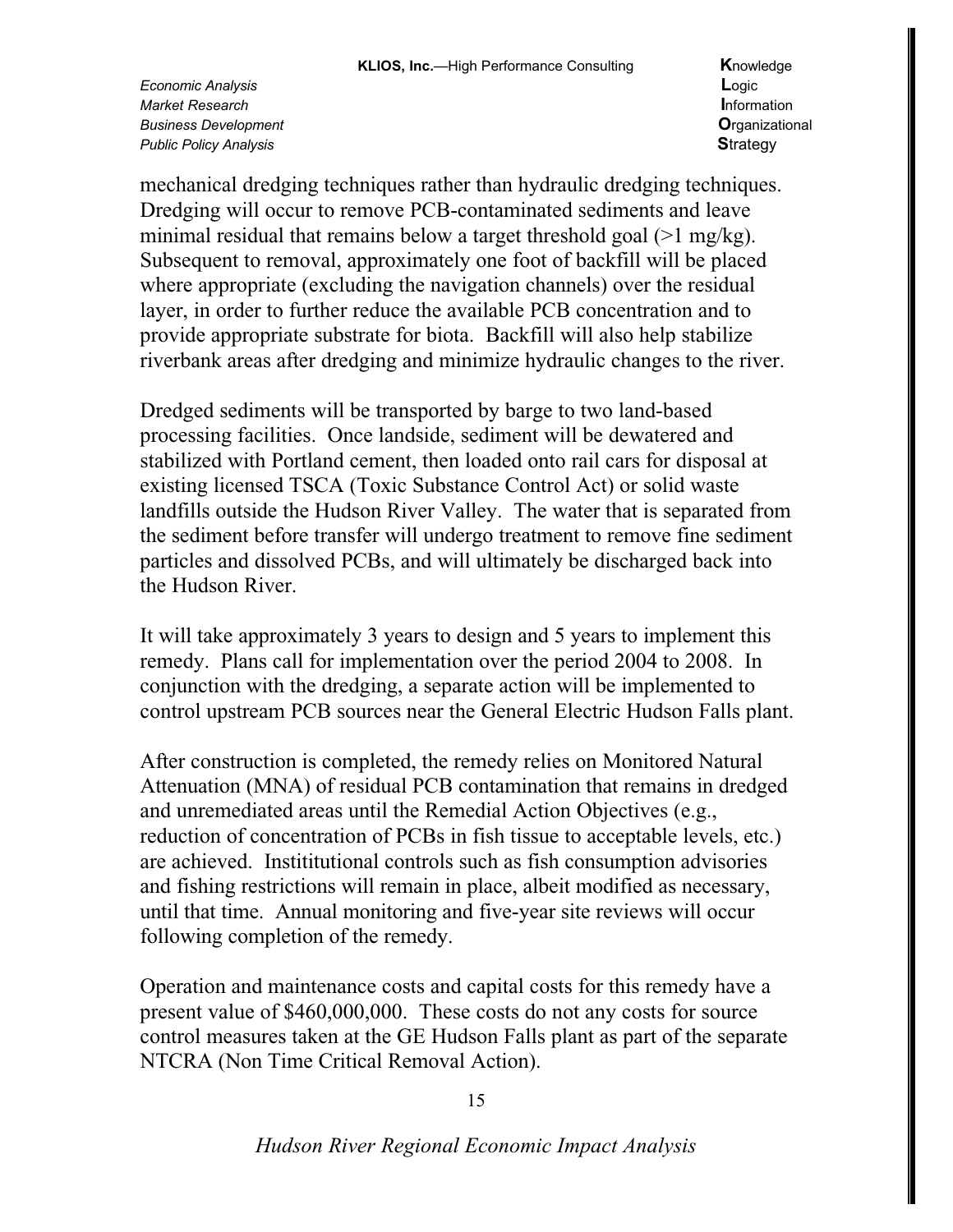Economic Analysis Market Research **Business Development Public Policy Analysis** 

#### 4. Regional Economic Impacts along the Hudson River

4.1. Calculation of regional impact: The calculation of regional impacts proceeds according to the following schematic description (a narrative description follows):



Hudson River Regional Economic Impact Analysis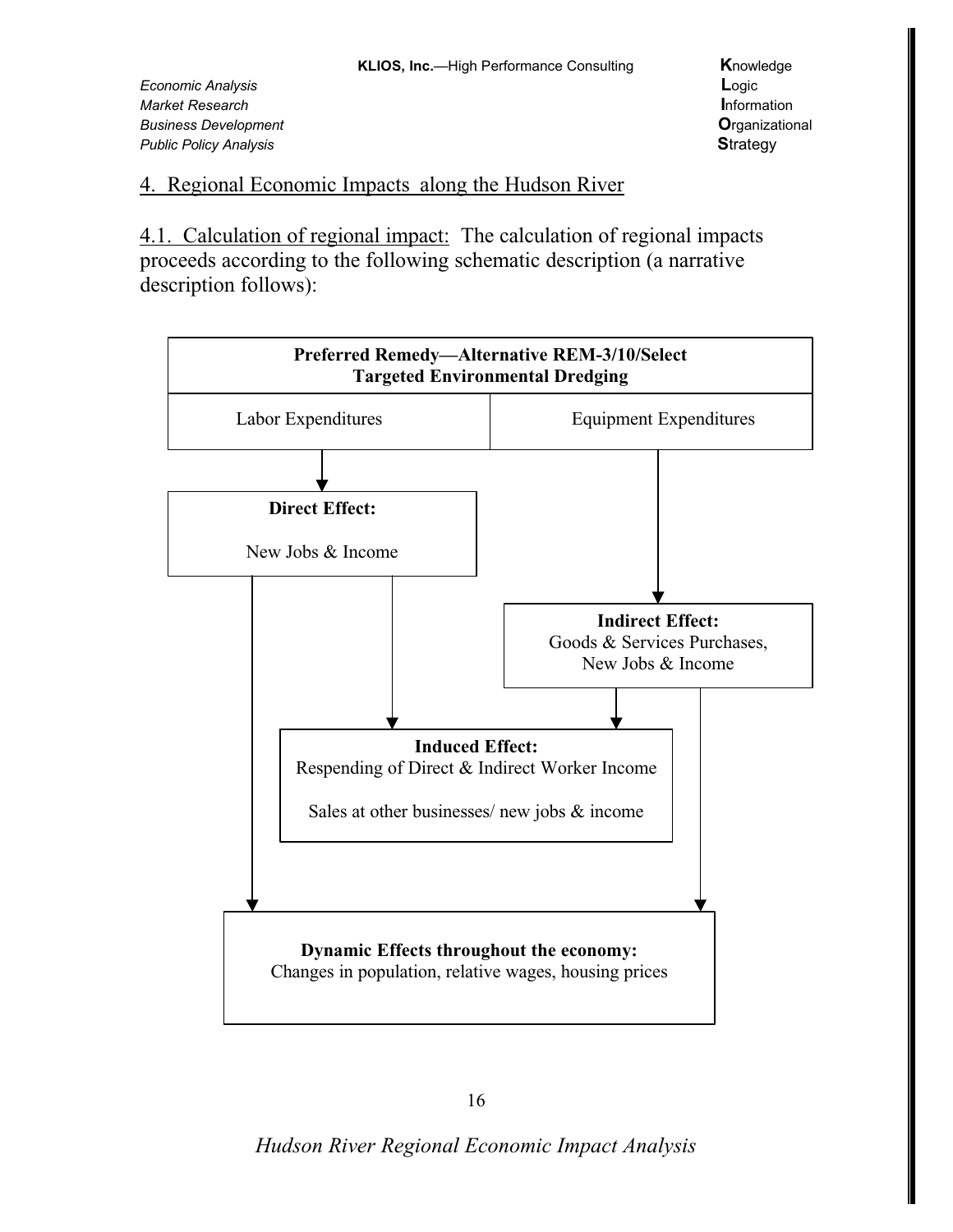- 1. Direct employment and payroll—based on data from Book 6/Appendix I of EPA's feasibility study (December 2000);
- 2. Direct spending on goods and services—based on data from Book 6/Appendix I of EPA's feasibility study (December 2000);
- 3. Estimation of indirect economic impact—This includes additional rounds of goods and services sold, jobs and income generated as a result of direct spending—based on REMI output;
- 4. Estimation of induced economic impact—This includes additional goods and services sold, jobs and income generated due to new income from direct and indirect impacts—based on REMI output;
- 5. Estimation of dynamic and structural changes in the economy—based on REMI output.

4.2. Regional economic impacts: Construction costs associated with EPA's preferred remedy have a net present value of \$460 million. Nearly \$225 million is spent locally, with approximately 40 percent—\$89 million—spent on labor and \$136 million used to purchase goods and services. The project will take 3 years to design and 5 years to complete, with construction beginning in 2004. Expenditures increase during 2003 and 2004, level



off for the remainder of the project (shown above), then decline and remain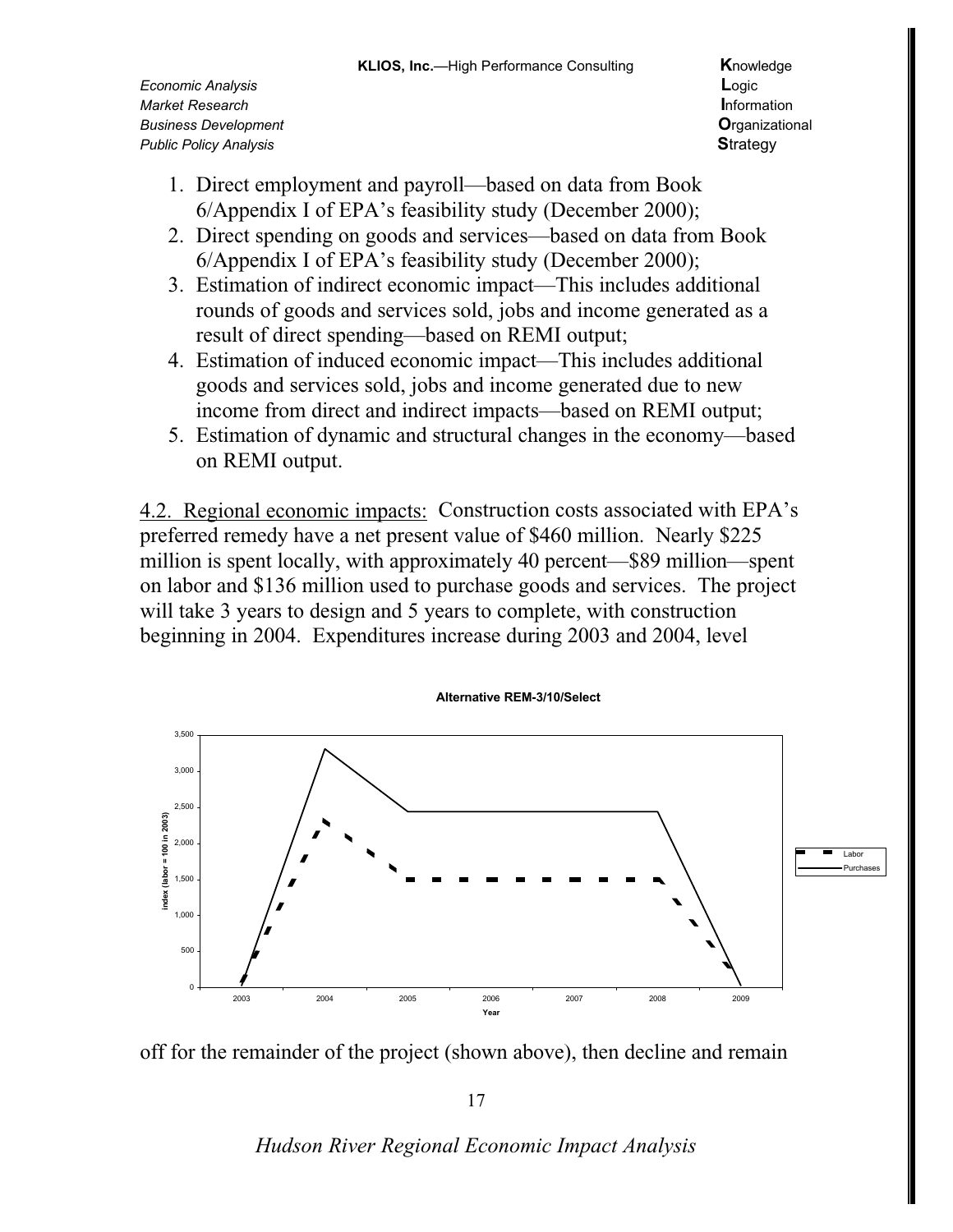significantly lower during the post construction monitoring period (not shown).

Over the life of the project—i.e., construction, operation and monitoring— 3,543 direct jobs are added to the local economy. The remainder of direct spending locally represents an increase in the purchase of goods and services.

These direct economic impacts ripple through the economy and give rise to additional effects. Spending associated with the cleanup leads to additional activity in the economy in the form of more goods and services purchased as well as additional job growth. In turn, each round of spending generates another round of economic activity. These rounds represent indirect impacts. Likewise, spending elsewhere in the economy also originates as a result of new income associated with employment that grows directly from the cleanup project. Those purchases and the associated employment represent induced impacts on the economy. Finally, additional dynamic effects occur, such as changes to wage rates, house prices and population, as a result of demand changes. The sum of these multiplier effects adds an additional 1,028 indirect jobs to the local economy and \$53 million of wages.

The overall impact of the proposed cleanup project on the regional economy between 2003 and 2008 is as follows:

- 3,543 new direct jobs;
- 1,028 new indirect and induced jobs;
- 4,571 total new jobs;
- \$88.5 million new direct wages;
- \$141 million new indirect and induced wages;
- \$229.5 million total new wages;
- \$800 million Gross Regional Product.

The model further indicates a net increase in residential capital stock of approximately \$9 million, during the projected period of activity, representing a positive impact on residential property.

18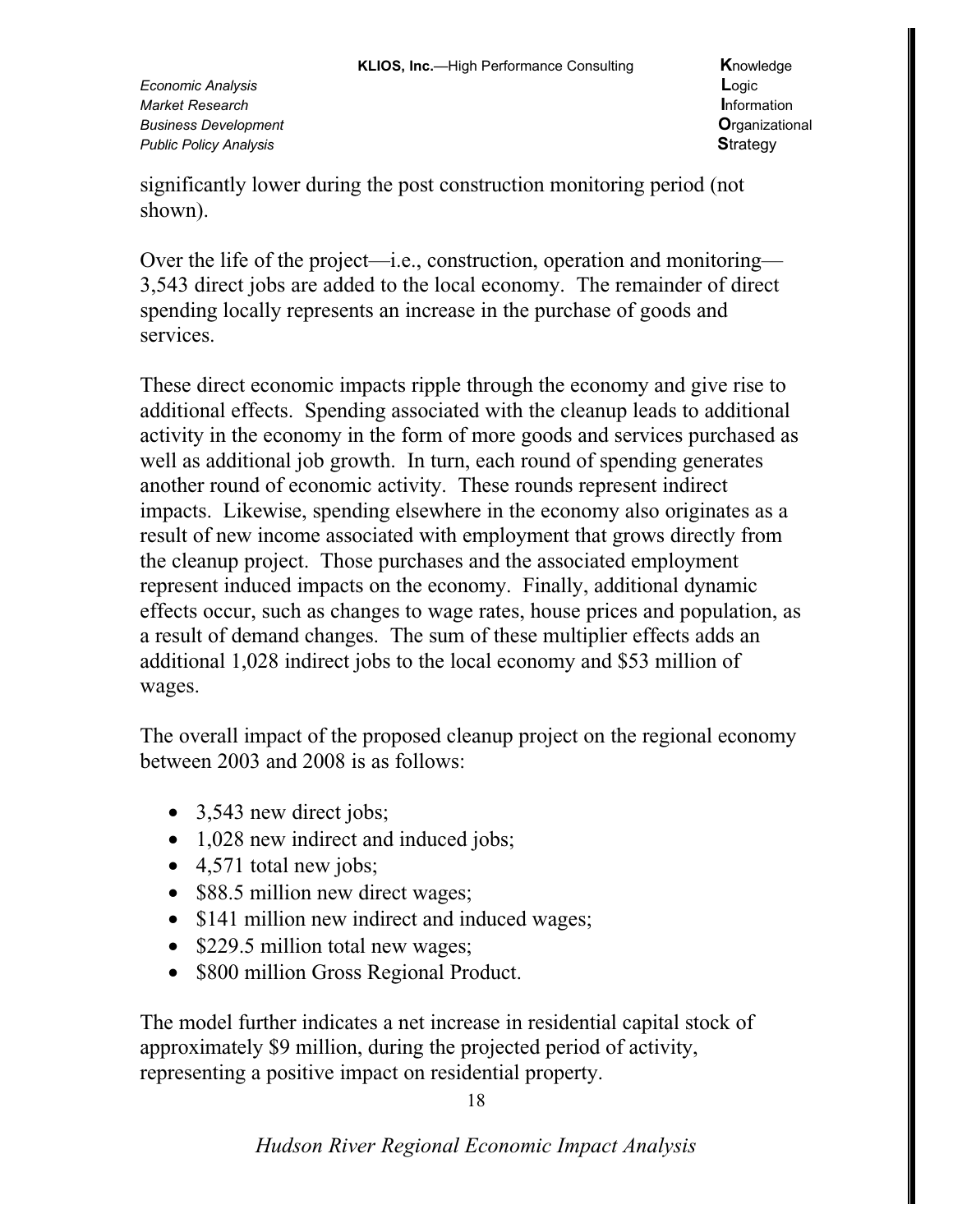With respect to raw material prices, the likelihood of local shortages and/or extreme price rises is low. Rather, the capital project will reduce exports of such materials from the area, shifting the proportion produced and consumed locally.

## 5. Economic Benefits and Potential of the Hudson River

The Hudson River valley (i.e., twelve-county region) accounts for nearly 15 percent of New York state population and total employment. River-related employment in the region, by comparison, including water transportation, waterfront engineering and recreation, represents less than 10 percent of the state total. In 1999, an estimated 7,400 jobs were tied to the Hudson River, in the twelve counties identified (Albany, Columbia, Dutchess, Greene, Orange, Putnam, Rensselaer, Rockland, Saratoga, Ulster, Washington and Westchester). The associated wage bill was \$288 million.

Those figures are *lower* than the actual total, as they include only direct and indirect employment relating to sectors (i.e., 2-, 3-, 4-digit SIC) for which water-related employment is likely to account for the majority, if not all, of employment. For example, water-dependent wholesale and retail trade and water-dependent/-intensive manufacturing are not included, since those sectors could not easily be split from the larger trade and manufacturing classifications in which they fall. In such situations, the conservative approach—i.e., record no activity—was taken. Furthermore, no economic activity associated with the Hudson River in New York or Bronx Counties is included in the total, as estuarine activity could also not be easily separated to distinguish between Hudson River activity and other coastal activity for those counties. If missing data were included, economic benefits tied to the Hudson River would be larger.

The sectors thus linked to the river, include:

• SIC 154: Nonresidential Building Construction—port warehouse facilities;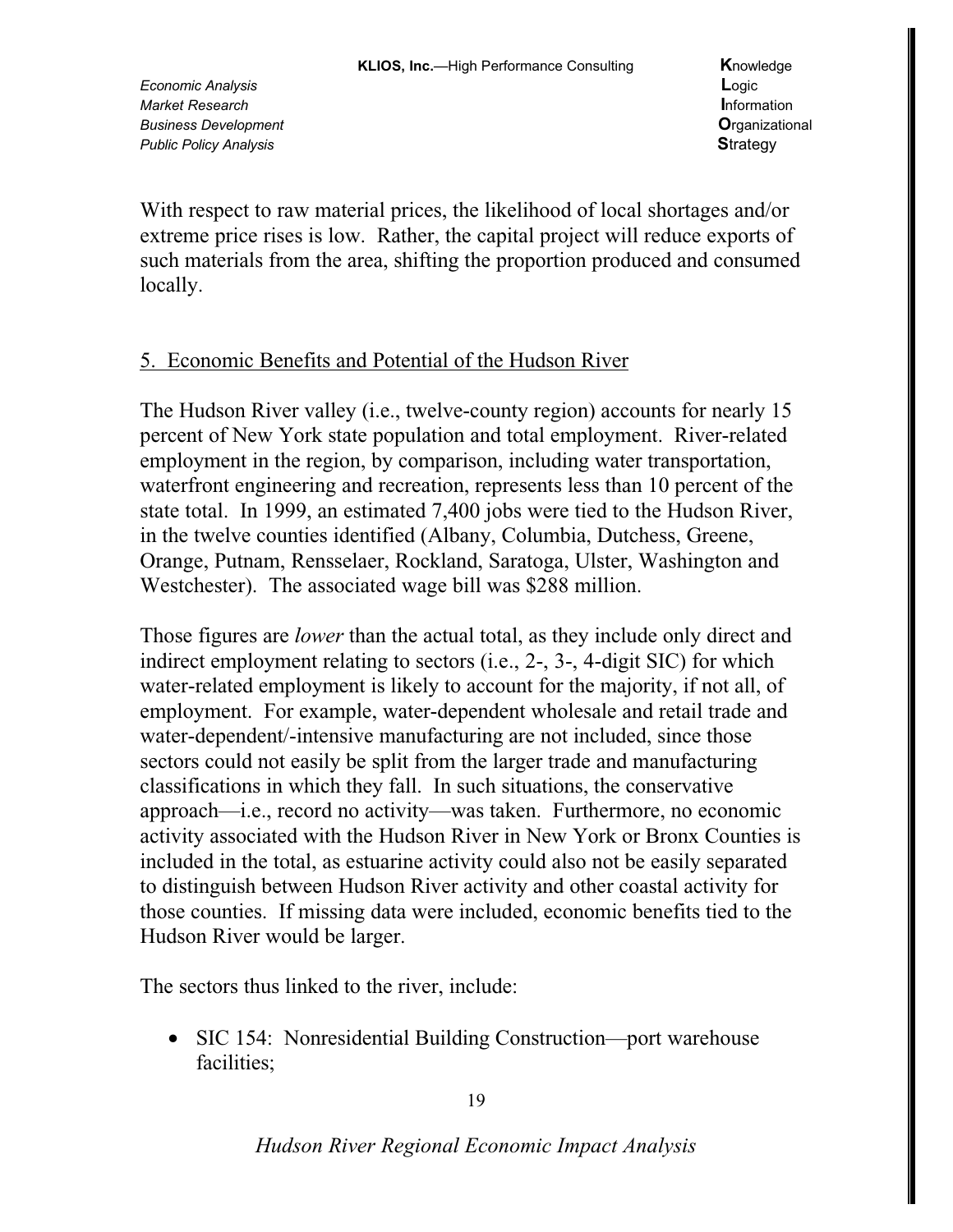- SIC 1629: Heavy Construction not elsewhere classified—dredging, piers, pile driving and bulkheading;
- SIC 373: Ship and boat building and repairing;
- SIC 422: Public warehousing and storage;
- SIC 44: Water transportation;
- SIC 555: Boat dealers (retail).

At present, waterfront activity costs are elevated, due to hazardous material handling and disposal. The elimination of PCBs from the Hudson River would lower waterfront remediation costs over time and lead to a reduction in the costs associated with waterfront redevelopment and restoration. A resumption of water-related activity along the Hudson River would be expected to arise from renewed waterfront development, as reflected in Local Waterfront Revitalization Plans and the National Heritage Area Management Plan and from water transportation (e.g., Champlain Canal, Hudson River traffic). If a resumption were just to boost water-related activity in Hudson River counties to the same proportion as for the remainder of the state, that could lead to gains in the twelve-county region over time, of:

- 3,700 to 8,900 new jobs;
- \$144 million to \$346 million new wages.

Conversely, while existing costs of restoration remain elevated as a result of continued downstream dispersal of PCBs from the upper Hudson, waterfront restoration and renewal is less likely or will proceed more slowly. The result is an exacerbation of urban decay problems for riverfront communities, including continued erosion of the tax base and continued fiscal strains. Historic employment sectors in waterfront communities along the Hudson have experienced long-term decline, forcing population to migrate outward in search of new jobs. Urban renewal depends upon the revitalization of these waterfronts, albeit with new jobs in new sectors—including tourism hospitality and recreation. For such job creation to occur, the image and reality of the restored Hudson River is imperative.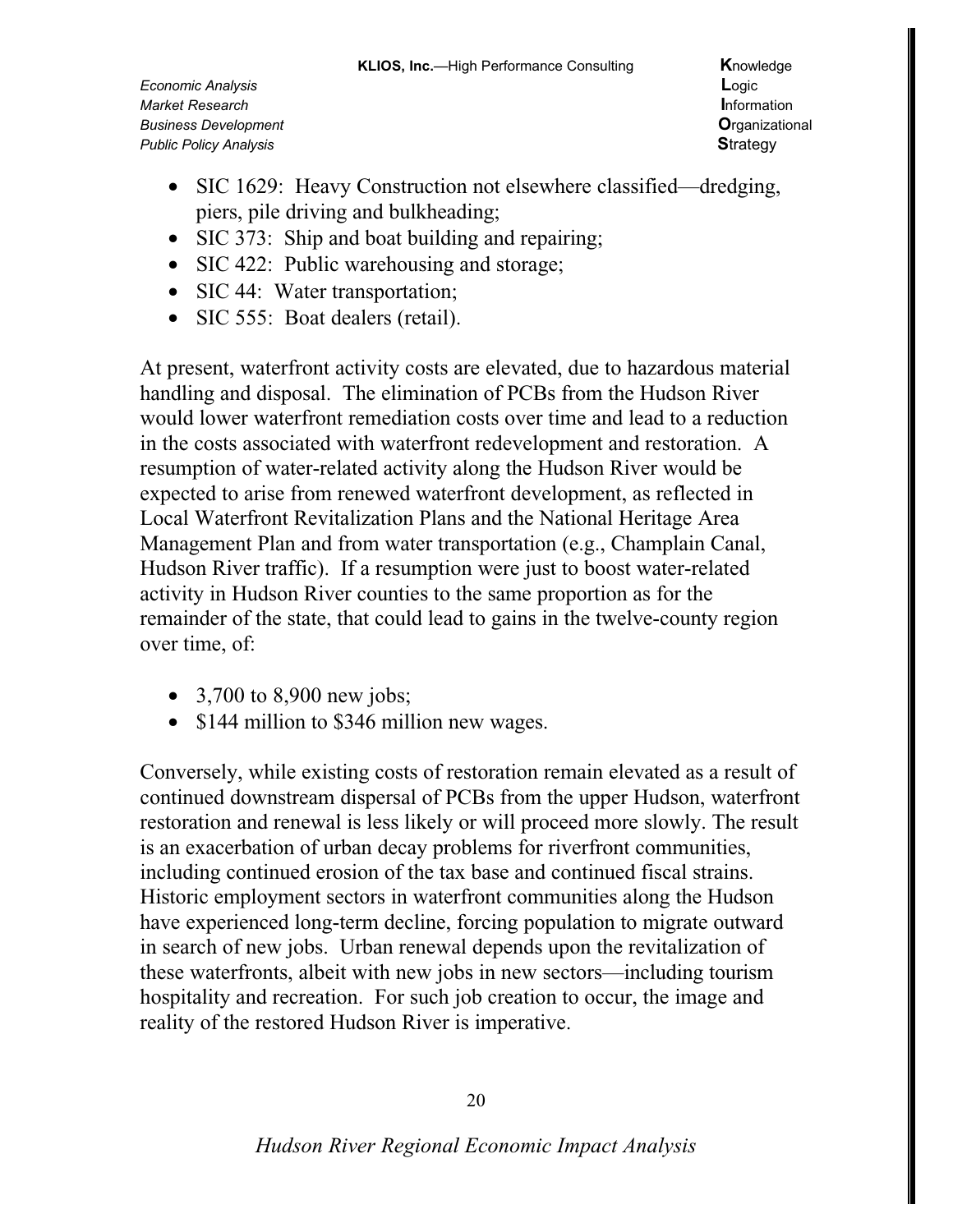#### 6. Economic Value of Hudson River Fisheries

6.1 The opportunity costs of restrictions on recreational fishing and bans on commercial fishing: The Hudson River is home to many species of fish that are attractive for both recreational and commercial fishing, including striped bass, American eel and shad. At present, no commercial fishing takes place on the Hudson River, due to health advisories associated with the presence of PCBs. Recreational fishing on the Hudson is severely restricted, for similar reasons. It is fair to assume that the region surrounding the Hudson River does not obtain the full economic benefit that would accrue if restrictions on commercial and recreational fishing were eased or removed. Annual income from sportfishing on the lower Hudson during the mid-60s i.e., before health-related restrictions were established—was estimated at \$20 million (Carlson, McCann; 1969).

When it was closed in 1976, the commercial striped bass fishery industry on the Hudson River was valued at \$40 million annually. A study in the mid-80s found the Fulton Fish Market, in Lower Manhattan, to be the most important wholesale market for striped bass in the Mid-Atlantic (Norton, Smith and Strand; 1984). At that time—after closure of the Hudson River commercial fishery—its stripers came from as far away as Maine and North Carolina, as well as coastal New York—i.e., Suffolk, Nassau and Kings Counties.

The economic benefits accruing from recreational fishing activity are not limited to individuals fishing from privately owned boats, but also include charter and party boat activity, as well as land-based support services. In other areas where economic analysis and surveys have been conducted, direct and indirect benefits accruing from recreational fishing total upwards of several millions of dollars:

• A 1988 study by Gunderson, found that 67 charter boats operating in the Minnesota waters of Lake Superior generated an annual economic impact of \$3.2 to \$4.4 million dollars, with each boat generating from \$48,000 to \$66,000 in local spending.

21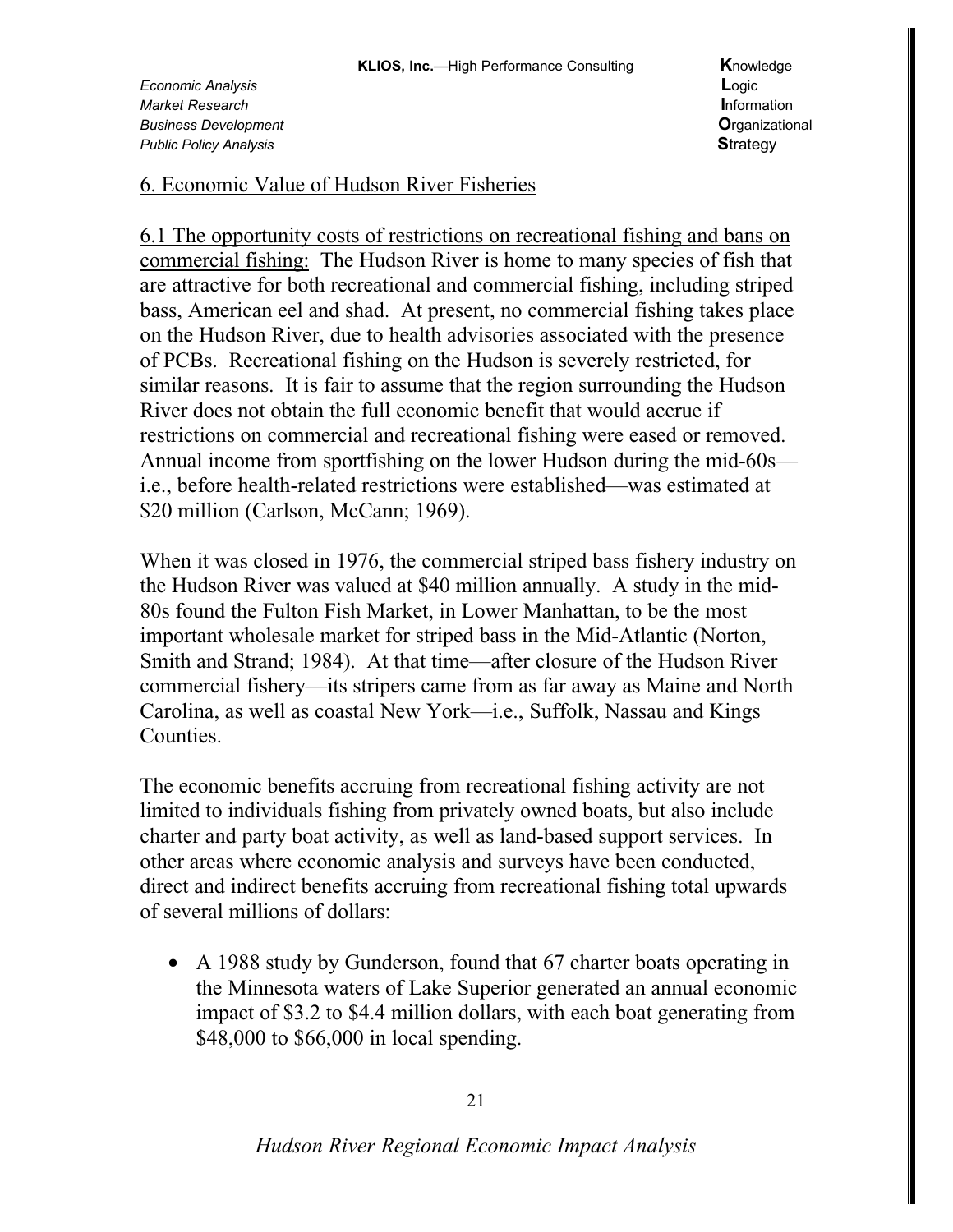- A follow up study in 1990 (Gunderson, Kreag), placed the impact of charter boat fishing in the Minnesota waters of Lake Superior at \$8.41 to \$11.65 million, while noncharter recreational fishing generated \$4.25 to \$5.89 million.
- A 1986 study of the Michigan charter boat industry (Mahoney, Brunke and Pistis), concluded that each charter boat was a significant contributor to the state's tourism industry. Each charter boat operator (920) had almost \$34,000 invested in boats and equipment (total investment: \$31 million), while annual spending in communities located near the charter boats totaled \$21 million (exclusive of chartering fees). Out-of-state residents whose primary reason for visiting was charter boat fishing (67,000 out of 228,000 annual charter boat visitors), accounted for \$7 million of the total, with landside benefits accruing for restaurants, lodging and retail.
- A 1973 study of Michigan's salmon and steelhead fishery (Ellefson) found that it had annual net economic impact of \$8.3 million to resident fisherman.
- A 1976 study of activity during two peak weekends of salmon season on the Salmon River, in Oswego County (Brown), estimated local economic impact at \$455,000, with \$379,000 coming in the form of direct new revenue to the county. Interestingly, this study appears to have been produced as an early reaction to PCB-related fishing restrictions on Lake Ontario.

The 1984 study by Norton, Smith and Strand of the economic impact of commercial and recreation striped bass fisheries in a 10-state region on the Atlantic coast, separates New York for some indicators, however not for total economic impact. The study looks at the fishery during a period of decline. It notes, however, that during the higher population period (i.e., the study makes use of economic data from the 1980s in combination with species population data from the 1970s), the impact of the fishery on the Mid-Atlantic region (i.e., New York, New Jersey and Delaware) would be \$100 million and 3,000 jobs. Interim data from the report indicates that New York accounts for between 60 and 80 percent of Mid-Atlantic striper activity.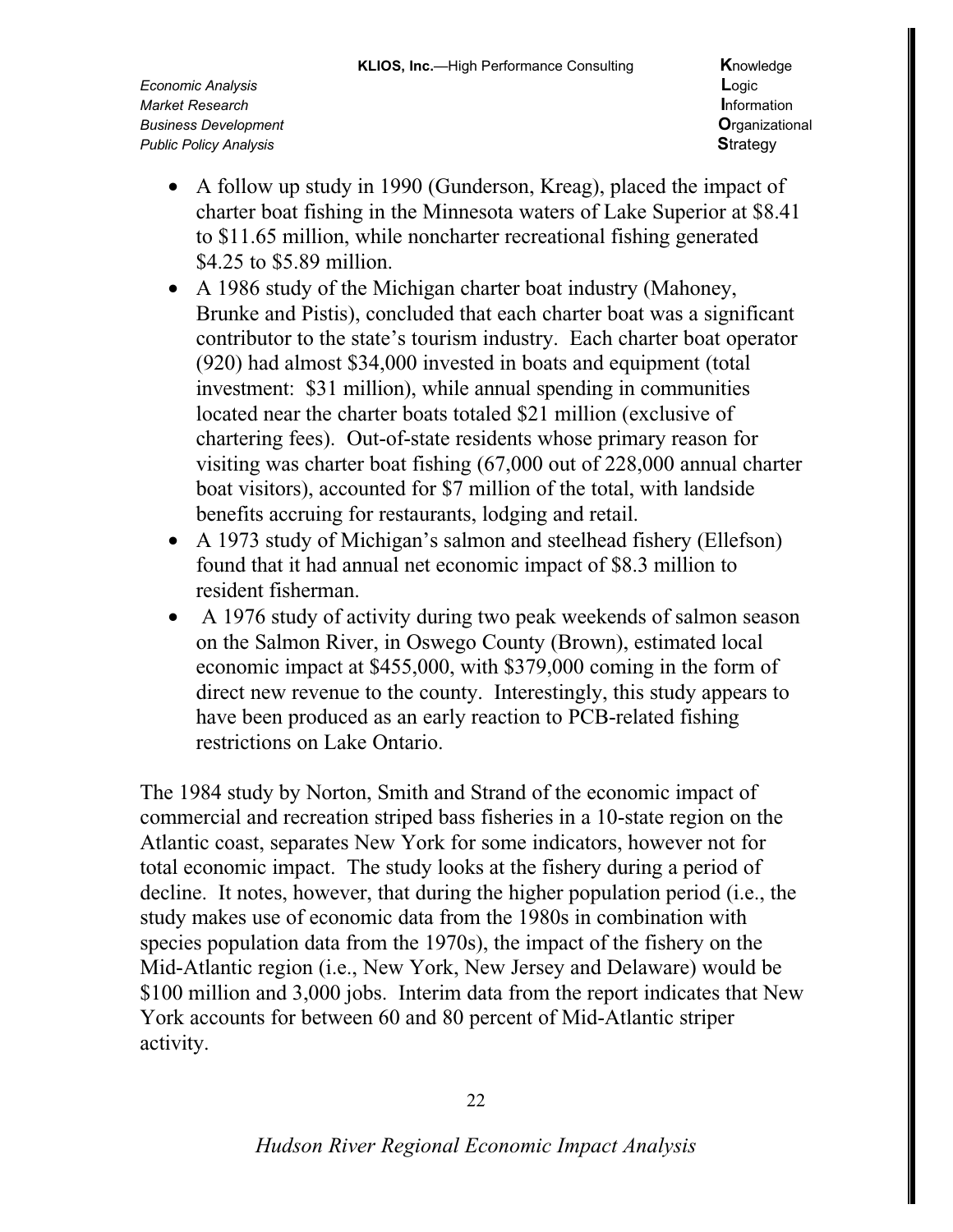In 1999, in New York, three counties accounted for the majority of commercial fishing activity, based on ES202 data—i.e., Kings, Nassau and Suffolk:

- 137 employees;
- \$4 million wages;
- \$30,000 average annual wage.

Conversations with commercial fisherman indicate a belief that Hudson River striped bass fisheries could be effectively managed to sustain twice that many employees, perhaps as many as 300:

- 274 to 300 direct jobs;
- \$8 to \$9 million direct wages.

A number of related issues further point to the economic advantages of restored commercial and recreational fisheries on the Hudson—i.e., river cleanup leading to the elimination of commercial prohibitions and recreational restrictions:

- Surveys of anglers along the Hudson indicate a high incidence of disregard for catch-and-release and other voluntary restrictions on fish consumption from the river. Numerous scientific studies point to increased health risks related to the presence of PCBs. Morbidity and mortality rates may be higher among populations that consume PCBladen fish. The incidence of subsistence fishing among low income, non-English speaking populations along the Hudson River is of particular concern.
- Illegal commercial operations to harvest striped bass from the Hudson River have been discovered and prosecuted. There are significant costs associated with patrolling and monitoring compliance with fishing restrictions.
- Improved water quality, leading to the easing of restrictions on recreational fishing and, eventually, to a revocation of the ban on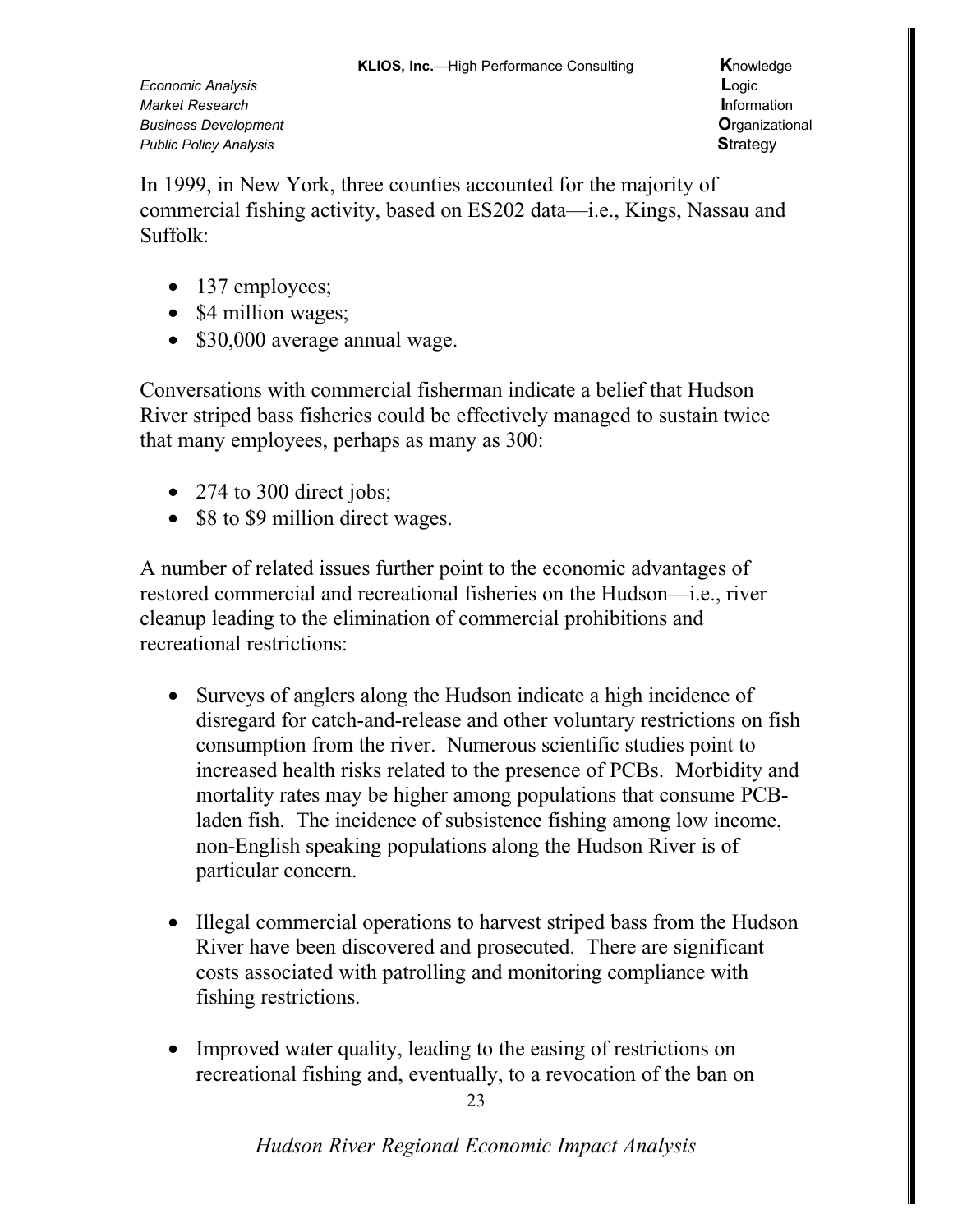Economic Analysis Market Research **Business Development Public Policy Analysis** 

Knowledge Logic Information Organizational **Strategy** 

commercial fishing, can have ancillary amenity benefits. Further restoration of the Hudson River will lead to increased recreational opportunities and an increase in property values in communities along the river. The impact may be nontrivial for communities that have experienced long-term economic decline.

\*\*\*\*\*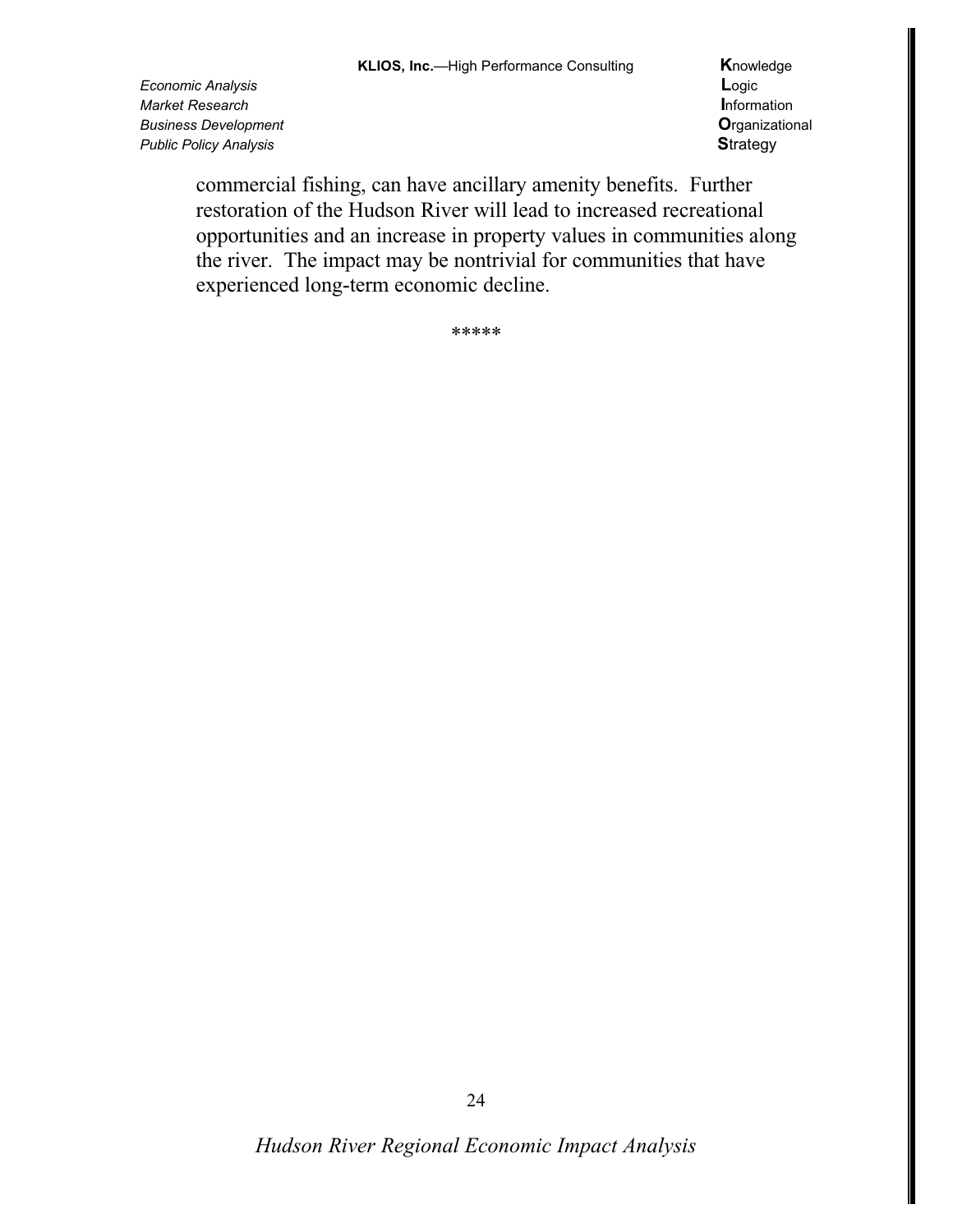Sources:

Brown, Tommy L., "The 1973-75 Salmon Runs: New York's Salmon River Sport Fisher, Angler Activity and Economic Impact," Cornell University, Department of Natural Resources; November 1976.

Edwards, Steven F., "An Economics Primer for Coastal Zone Management: Basic Concepts and Methods from Microeconomics, Public Finance, and Environmental and Resource Economics," Woods Hole Oceanographic Institution; January 1986.

Falk, James M., Alan R. Graefe, Carolyn Alkire, David Swartz, "1982 Head/Charter-boat Fishing in Delaware: An Analysis of Customers and their Economic Impact," University of Delaware Sea Grant College Program; March 1983.

Gunderson, Jeffrey, "The 1987-88 Charter Fishing Study: Minnesota Waters of Lake Superior," University of Minnesota at Duluth; 1988.

Gunderson, Jeffrey, Kreag, Glenn, "Estimated Economic Impact of Recreational Fishing on Minnesota Waters of Lake Superior," University of Minnesota; 2000.

Hushak, Leo, Bielen, Mary, "Valuing the Ottawa River: The Economic Values and Impacts of Recreational Boating," The Ohio State University; 2000.

Latham, III, William R., Stapleford, John E., "Economic Impacts of the Delaware Estuary," University of Delaware; 1987.

Mahoney, Edward P., Mary Brunke, Charles Pistis, "1985 Michigan Charter" Fishing Study," Michigan State University; March 1986.

Medeiros, William H., "The Hudson River Shad Fishery: Background, Management Problems and Recommendations," New York Sea Grant Institute; 1975.

25